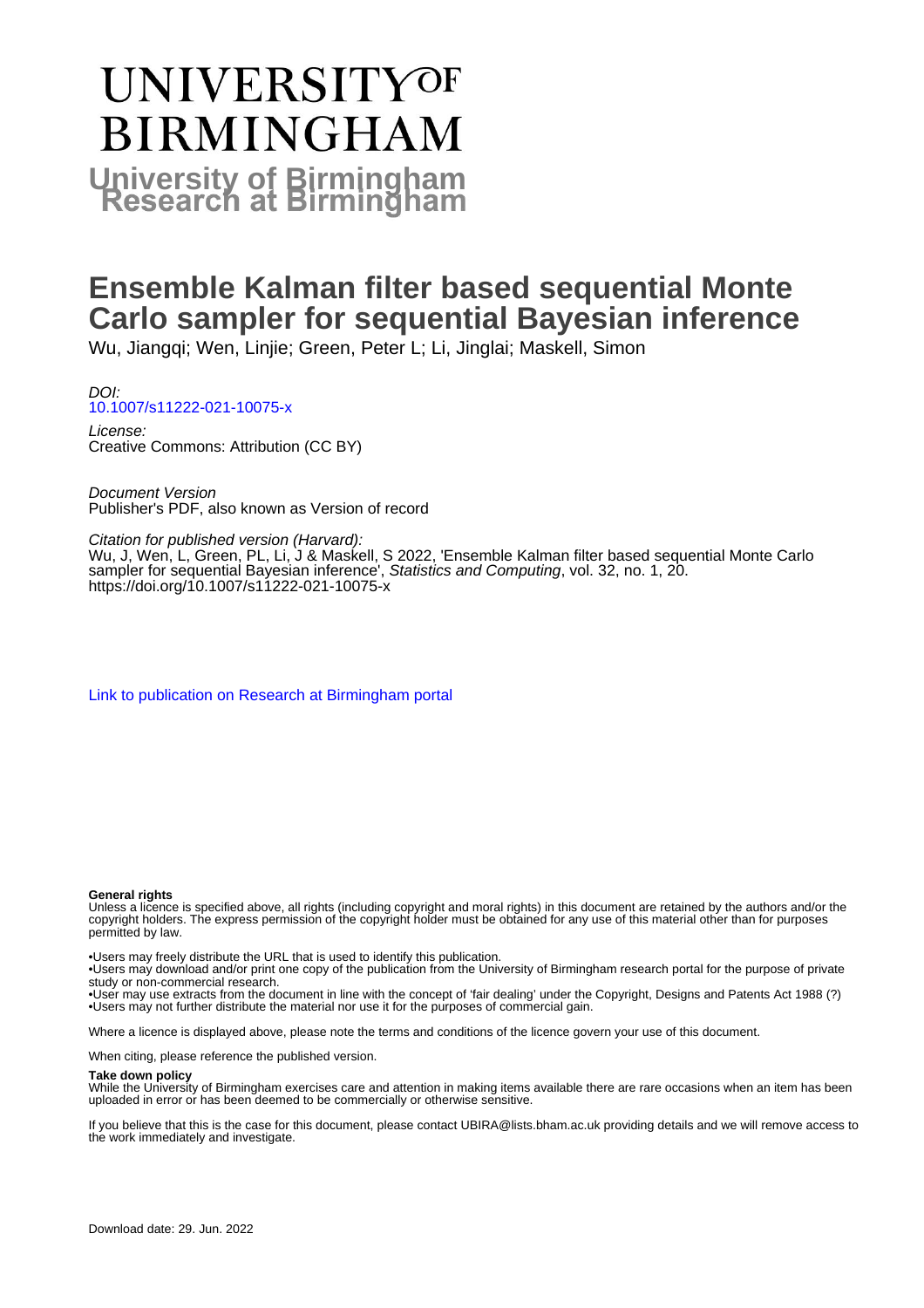

# **Ensemble Kalman filter based sequential Monte Carlo sampler for sequential Bayesian inference**

**Jiangqi Wu<sup>1</sup> · Linjie Wen<sup>2</sup> · Peter L. Green<sup>3</sup> · Jinglai Li4 · Simon Maskell<sup>5</sup>**

Received: 15 December 2020 / Accepted: 13 December 2021 © The Author(s) 2022

#### **Abstract**

Many real-world problems require one to estimate parameters of interest, in a Bayesian framework, from data that are collected sequentially in time. Conventional methods for sampling from posterior distributions, such as Markov chain Monte Carlo cannot efficiently address such problems as they do not take advantage of the data's sequential structure. To this end, sequential methods which seek to update the posterior distribution whenever a new collection of data become available are often used to solve these types of problems. Two popular choices of sequential method are the ensemble Kalman filter (EnKF) and the sequential Monte Carlo sampler (SMCS). While EnKF only computes a Gaussian approximation of the posterior distribution, SMCS can draw samples directly from the posterior. Its performance, however, depends critically upon the kernels that are used. In this work, we present a method that constructs the kernels of SMCS using an EnKF formulation, and we demonstrate the performance of the method with numerical examples.

**Keywords** Ensemble Kalman filter · Parameter estimation · Sequential Bayesian inference · Sequential Monte Carlo sampler

**Mathematics Subject Classification** 62F15 · 65C05

# **1 Introduction**

Bayesian inference is a popular method for estimating unknown parameters from data, largely due to its ability to

This work was supported by the NSFC under Grant Number 111771289 and by the EPSRC under Grant Number EP/R018537/1.

 $\boxtimes$  Jinglai Li j.li.10@bham.ac.uk

> Peter L. Green plgreen@liverpool.ac.uk

Simon Maskell S.Maskell@liverpool.ac.uk

- <sup>1</sup> Equipment Reliability Institute, Nuclear Power Operations Research Institute, 50 Shiboguan Rd, Shanghai 200120, China
- <sup>2</sup> School of Mathematical Sciences, Shanghai Jiao Tong University, 800 Dongchuan Rd, Shanghai 200240, China
- <sup>3</sup> School of Engineering, University of Liverpool, Liverpool L69 7XL, UK
- <sup>4</sup> School of Mathematics, University of Birmingham, Birmingham B15 2TT, UK
- <sup>5</sup> Department of Electrical Engineering and Electronics, University of Liverpool, Liverpool L69 7XL, UK

quantify uncertainty in the estimation results (Gelma[n](#page-14-0) [2013](#page-14-0)). In the current work we consider a special class of Bayesian inference problems where data have to be collected in a sequential manner. A typical example of this type of problems is the estimation of parameters, such as the initial states or the equation coefficients, in a dynamical system from observations related to the state vector at discrete times. Such problems arise from many real-world applications, ranging from weather prediction (Annan and Hargreave[s](#page-13-0) [2004](#page-13-0)) to biochemical networks (Golightly and Wilkinso[n](#page-14-1) [2011](#page-14-1)). It should be emphasized that, unlike many data assimilation problems that seek to estimate the time-dependent states in dynamical systems, the parameters that we want to estimate here are assumed not to vary in time. To distinguish the two types of problems, we refer to the former as *state estimation* problems and the latter as *parameter estimation*. We should also note that in this work we focus on methods which use samples to represent the posterior distribution, and the approximation-based methods, such as the variational Bayes (Bea[l](#page-13-1) [2003\)](#page-13-1) and the expectation propagation (Mink[a](#page-14-2) [2001\)](#page-14-2) will not be discussed here. Conventional sampling methods, such as Markov chain Monte Carlo (MCMC) simulations (Gilks et al[.](#page-14-3) [1995](#page-14-3)), use all the data in a single batch, are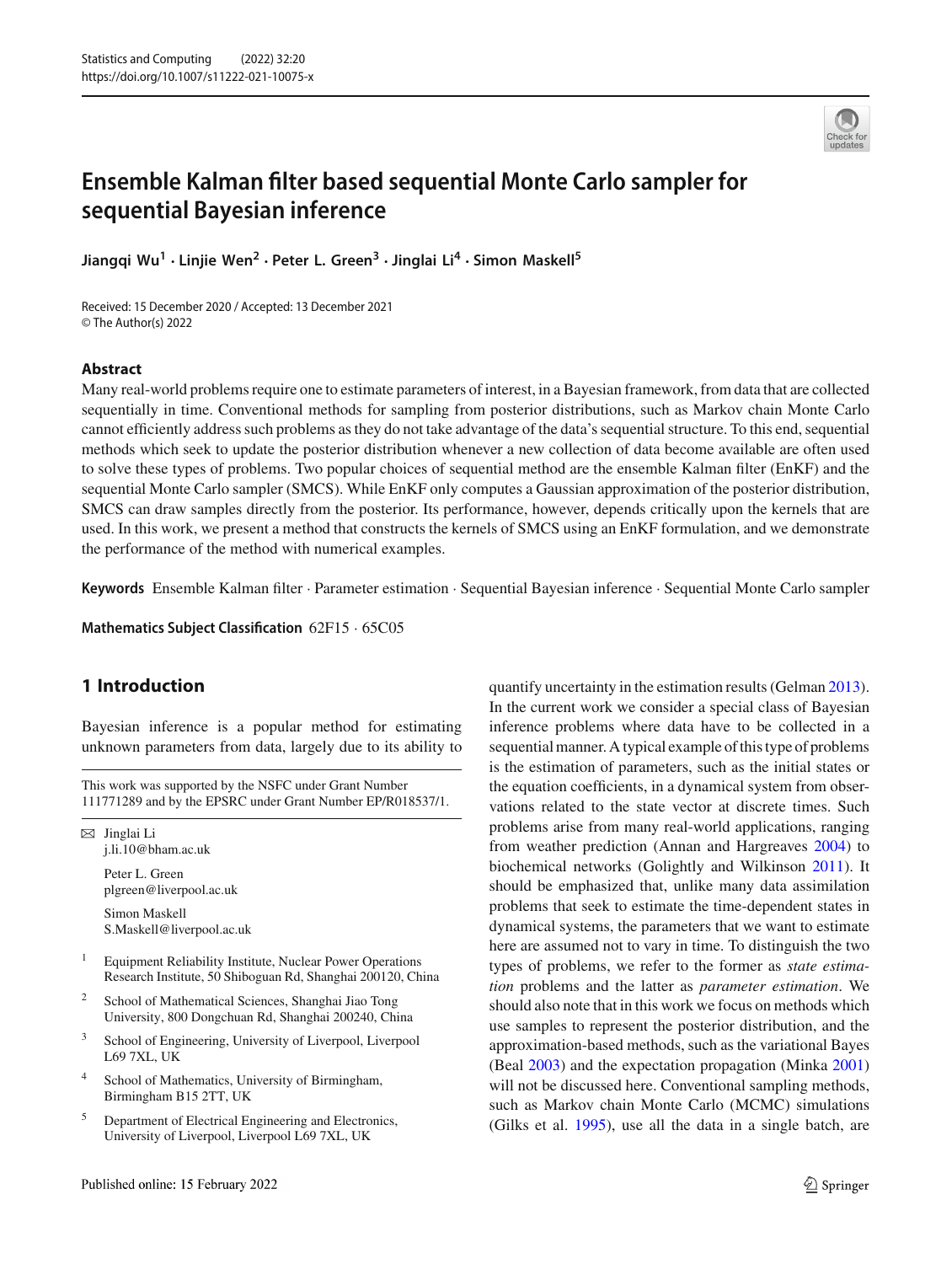20 Page 2 of 14 Statistics and Computing (2022) 32:20

unable to take advantage of the sequential structure of the problems. On the other hand, the sequential methods utilize the sequential structure of the problem and update the posterior whenever a new collection of data become available, which makes them particularly convenient and efficient for sequential inference problems.

A popular sequential method for parameter estimation is the ensemble Kalman filter (EnKF), which was initially developed to address the dynamical state estimation problems (Evense[n](#page-13-2) [2009\)](#page-13-2). The EnKF method was extended to estimate parameters in many practical problems, e.g., Annan and Hargreave[s](#page-13-0) [\(2004](#page-13-0)), Annan et al[.](#page-13-3) [\(2005\)](#page-13-3), and more recently, it was generically formulated as a derivative-free optimization based parameter estimation method in Iglesias et al[.](#page-14-4) [\(2013](#page-14-4)). EnKF for parameter estimation was further developed and analyzed in Arnold et al[.](#page-13-4) [\(2014](#page-13-4)), Iglesia[s](#page-14-5) [\(2016](#page-14-5)), Schillings and Stuar[t](#page-14-6) [\(2017](#page-14-6)), etc. The basic idea of EnKF for parameter estimation is to construct an artificial dynamical system, turning the parameters of interest into the states of the constructed dynamical system, before applying the standard EnKF procedure to estimate the states of the system. A major limitation of the EnKF method is that, just like the original version for dynamical state estimation, it can only compute a Gaussian approximation of the posterior distribution, and thus methods directly sampling the posterior distribution are certainly desirable. To this end, the sequential Monte Carlo sampler (SMCS) method (Del Moral et al[.](#page-13-5) [2006](#page-13-5)), can draw samples directly from the posterior distribution. The SMCS algorithm is a generalization of the particle filter (Sanjeev Arulampalam et al[.](#page-14-7) [2002](#page-14-7); Doucet and Johanse[n](#page-13-6) [2009\)](#page-13-6) for dynamic state estimation, generating weighted samples from the posterior distribution. Since the SMCS algorithm was proposed in Del Moral et al[.](#page-13-5) [\(2006](#page-13-5)), considerable improvements and extensions of the method have been proposed, such as Fearnhead and Taylo[r](#page-14-8) [\(2013](#page-14-8)), Beskos et al[.](#page-13-7) [\(2017](#page-13-7)), Heng et al[.](#page-14-9) [\(2020](#page-14-9)), Everitt et al[.](#page-14-10) [\(2020](#page-14-10)), and more information on the developments of the SMCS methods can be found in the recent reviews (Dai et al[.](#page-13-8) [2020](#page-13-8); Chopin and Papaspiliopoulo[s](#page-13-9) [2020](#page-13-9)). We also note here that there are other parameter estimation schemes also based on particle filtering, e.g., Gilks and Berzuin[i](#page-14-11) [\(2001\)](#page-14-11), Chopi[n](#page-13-10) [\(2002](#page-13-10)), and the differences and connections between SMCS and these schemes are discussed in Del Moral et al[.](#page-13-5) [\(2006](#page-13-5)). As will be discussed later, a key issue in the implementation of SMCS is to choose suitable forward and backward kernels, as the performance of SMCS depends critically on such choices. As has been shown in Del Moral et al[.](#page-13-5) [\(2006](#page-13-5)), the optimal forward and backward kernels exist in principle, but designing effective kernels for specific problems is nevertheless a highly challenging task. In dynamic state estimation problems, often the EnKF approximation is used as the proposal distribution in the particle filtering algorithm (Papadakis et al[.](#page-14-12) [2010;](#page-14-12) Wen et al[.](#page-14-13) [2020\)](#page-14-13), especially for problems in which the posteriors are only modestly non-Gaussian. Building upon similar ideas, we propose in this work to construct the kernels in SMCS by using an EnKF framework. Specifically, the forward kernel is obtained directly from an EnKF approximation, and the backward kernel is derived by making a Gaussian approximation of the optimal backward kernel.

The remaining work is organized as follows. In Sect. [2,](#page-2-0) we present the generic setup of the sequential inference problems that we consider in this work. In Sects. [3](#page-3-0) and [4,](#page-4-0) we, respectively, review the SMCS and the EnKF methods for solving sequential inference problems. In Sect. [5,](#page-4-1) we present the proposed EnkF-SMCS method, and in Sect. [6,](#page-7-0) we provide several numerical examples to illustrate the performance of the proposed method. Finally Sect. [7](#page-11-0) offers some concluding remarks.

#### <span id="page-2-0"></span>**2 Problem setup**

We consider a sequential inference problem formulated as follows. Suppose that we want to estimate the parameter  $x \in \mathbb{R}^{n_x}$  from data  $y_1, ..., y_t, ..., y_T$  which become available sequentially in time. In particular the data  $y_t \in \mathbb{R}^{n_y}$  is related to the parameter of interest *x* via the follow model,

$$
y_t = G_t(x) + \eta_t, \quad t = 1...T,
$$

where each  $G_t(\cdot)$  is a mapping from  $\mathbb{R}^{n_x}$  to  $\mathbb{R}^{n_y}$ , and the observation noise  $\eta_t \sim \mathcal{N}(0, R_t)$ . It follows that the likelihood function can be written as,

<span id="page-2-1"></span>
$$
\pi(y_t|x) = \mathcal{N}(G_t(x), R_t), \quad t = 1...T.
$$
 (2.1)

It is important to note here that the restriction that the error model has to be additive Gaussian as is in Eq.  $(2.1)$  is due to the use of EnKF. While noting that relaxing such a restriction is possible, we emphasize here that additive Gaussian assumption noise is reasonable for a wide range of practical problems. We can now write the posterior distribution in a sequential form:

<span id="page-2-2"></span>
$$
\pi_t(x) = \pi(x|y_1, \ldots, y_t) \propto \pi_0(x) \prod_{i=1}^t \pi(y_i|x), \tag{2.2}
$$

where  $\pi_0(x)$  is the prior distribution of *x*, and our goal is to draw samples from  $\pi_t$  for any  $0 < t \leq T$ .

The posterior in Eq.  $(2.2)$  is essential in a data tempering formulation, and as is pointed out in Fearnhead and Taylo[r](#page-14-8) [\(2013](#page-14-8)), Zhou et al[.](#page-14-14) [\(2016\)](#page-14-14), such problems pose challenges for usual MCMC methods, especially when the amount of data is large, as they cannot conveniently exploit the sequential structure of the problem. In what follows, we first discuss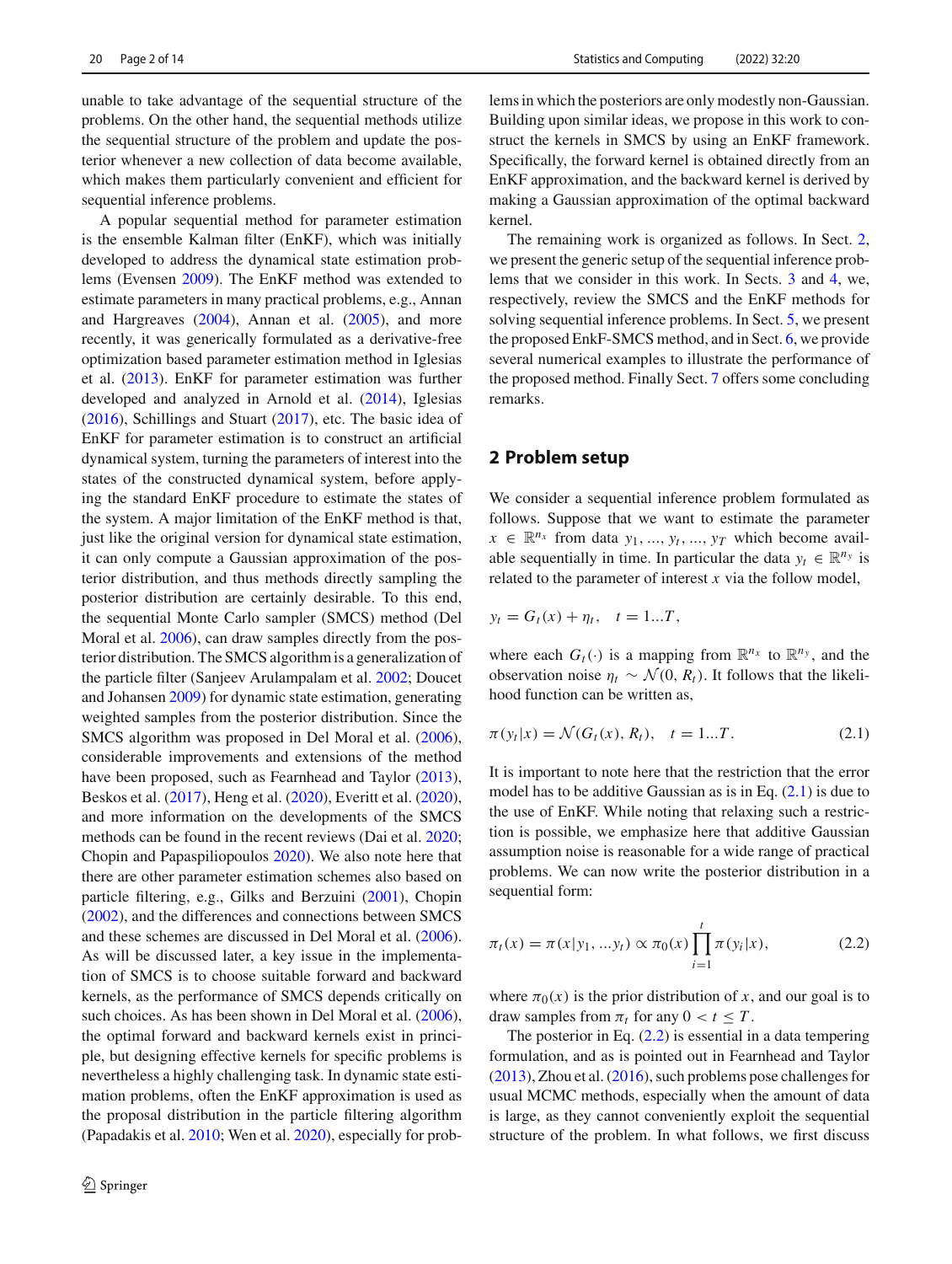two sequential methods for this type of problems: the EnKF and the SMCS algorithms, and we then propose a scheme to combine these two methods.

### <span id="page-3-0"></span>**3 Sequential Monte Carlo sampler**

We first give a brief introduction to the SMCS method for sampling the posterior distribution  $\pi_t(x)$ , following (Del Moral et al[.](#page-13-5) [2006\)](#page-13-5). The key idea of SMCS is to construct a joint distribution  $\pi(x_1, ..., x_t)$ , the marginal of which is equal to the target distribution  $\pi_t(\cdot)$ . Note here that  $\pi(x_1, ..., x_t)$ needs only to be known up to a normalization constant. One then applies the sequential importance sampling algorithm (Sanjeev Arulampalam et al[.](#page-14-7) [2002](#page-14-7); Doucet and Johanse[n](#page-13-6) [2009\)](#page-13-6) to draw weighted samples from  $\pi(x_1, ..., x_t)$ , which after being marginalized over *x*1, ..., *xt*−1, yields samples from  $\pi_t(\cdot)$ .

Next we describe SMCS in a recursive formulation where, given an arbitrary conditional distribution  $L_{t-1}(x_{t-1}|x_t)$ , we can construct a joint distribution of  $x_{t-1}$  and  $x_t$  in the form of,

$$
p_t(x_{t-1}, x_t) = \pi_t(x_t) L_{t-1}(x_{t-1}|x_t).
$$
\n(3.1)

such that the marginal distribution of  $p_t(x_{t-1}, x_t)$  over  $x_{t-1}$ is  $\pi_t(x_t)$ . Now, given a marginal distribution  $q_{t-1}(x_{t-1})$  and a conditional distribution  $K_t(x_t|x_{t-1})$ , we can construct an importance sampling (IS) distribution for  $p_t(x_{t-1}, x_t)$  in the form of

<span id="page-3-1"></span>
$$
q_t(x_{t-1}, x_t) = q_{t-1}(x_{t-1}) K_t(x_t | x_{t-1}).
$$
\n(3.2)

It is important to note here that a key requirement of the IS distribution  $q_t(x_{t-1}, x_t)$  is that we can directly draw samples from it. We let  $\{x_{t-1:t}^m\}_{m=1}^M$  be an ensemble drawn from  $q_t(x_{t-1}, x_t)$ , and note that the weighted ensemble  $\{(x_{t-1:t}^m, w_t^m)\}_{m=1}^M$  follows the distribution  $p_t(x_{t-1:t})$ , where the weights are computed according to

$$
w_t(x_{t-1:t}) = \frac{p_t(x_{t-1}, x_t)}{q_t(x_{t-1}, x_t)} = \frac{\pi_t(x_t)L_{t-1}(x_{t-1}|x_t)}{q_{t-1}(x_{t-1})K_t(x_t|x_{t-1})}
$$
  
=  $w_{t-1}(x_{t-1})\alpha_t(x_{t-1}, x_t),$  (3.3a)

where

$$
w_{t-1}(x_{t-1}) = \frac{\pi_{t-1}(x_{t-1})}{q_{t-1}(x_{t-1})},
$$
  
\n
$$
\alpha_t(x_{t-1}, x_t) = \frac{\pi_t(x_t)L_{t-1}(x_{t-1}|x_t)}{\pi_{t-1}(x_{t-1})K_t(x_t|x_{t-1})}.
$$
\n(3.3b)

As can be seen here, once the two conditional distributions  $K_t$ and *Lt*−<sup>1</sup> (respectively, referred to as the forward and backward kernels in the rest of the paper) are chosen, we can draw samples from Eq.  $(3.2)$  and compute the associated weights from Eq. [\(3.3\)](#page-3-2), obtaining weighted samples from  $p_t(x_{t-1}, x_t)$ as well as its marginal  $\pi_t(x_t)$ . The SMCS essentially conducts this procedure in the following sequential manner:

- 1. let  $t = 0$ , draw an ensemble  $\{x_0^m\}_{m=1}^M$  from  $q_0(x_0)$ , and compute  $w_0^m = \pi_0(x_0^m)/q_0(x_0^m)$  for  $m = 1...M$ ;
- 2. let  $t = t + 1$ ;
- 3. draw  $x_t^m$  from  $K(\cdot|x_{t-1}^m)$  for each  $m = 1...M$ ;
- 4. compute  $w_t^m$  using Eq. [\(3.3\)](#page-3-2);
- 5. return to step 2 if  $t < T$ .

Note here that, a resampling step is often used in SMCS algorithms to alleviate the "sample degeneracy" issue (Del Moral et al[.](#page-13-5) [2006](#page-13-5)). The resampling techniques are well documented in the particle filter literature, e.g., Sanjeev Arulampalam et al[.](#page-14-7) [\(2002\)](#page-14-7), Doucet and Johanse[n](#page-13-6) [\(2009\)](#page-13-6), and so are not discussed here.

As can be seen from the discussion above, to use SMCS one must choose the two kernels. In principle, optimal choices of these kernels are available. For example, it is known that once  $K_t(x_t|x_{t-1})$  is provided, one can derive that the optimal choice of  $L_{t-1}(x_{t-1}|x_t)$  is Del Moral et al[.](#page-13-5) [\(2006](#page-13-5)):

<span id="page-3-3"></span>
$$
L_{t-1}^{\text{opt}}(x_{t-1}|x_t) = \frac{q_{t-1}(x_{t-1})K_t(x_t|x_{t-1})}{q_t(x_t)}
$$
  
= 
$$
\frac{q_{t-1}(x_{t-1})K_t(x_t|x_{t-1})}{\int q_{t-1}(x_{t-1})K_t(x_t|x_{t-1})dx_{t-1}},
$$
(3.4)

where the optimality is in the sense of yielding the minimal estimator variance. We also note that use of the optimal Lkernel allows the weights to be written as

$$
w_t(x_{t-1:t}) = \frac{\pi_t(x_t)}{q_t(x_t)}.
$$
\n(3.5)

<span id="page-3-2"></span>Moreover, we can see here that if we can choose  $K_t$  such that  $q_t = \pi_t$ , then the weight function is always unity, which means that we now sample directly from the target distribution (the ideal case). While obtaining such an ideal  $K_t$  is usually not possible in practice, it nevertheless provides useful guideline regarding choice of the forward kernel  $K_t$ , i.e., it should be chosen such that the resulting  $q_t$  is close to  $\pi_t$ . For example, it is proposed in Del Moral et al[.](#page-13-5) [\(2006](#page-13-5)) to use the MCMC moves as the forward kernel. A main limitation of the MCMC kernel is that it typically requires a number of MCMC moves to propose a "good" particle, and since each MCMC move involves an evaluation of the underlying mathematical model,  $G_t$ , the total computational cost can be high when  $G_t$  is computationally intensive.

In this work, we consider an alternative to the use of MCMC kernels. Specifically we propose to choose  $K_t$  of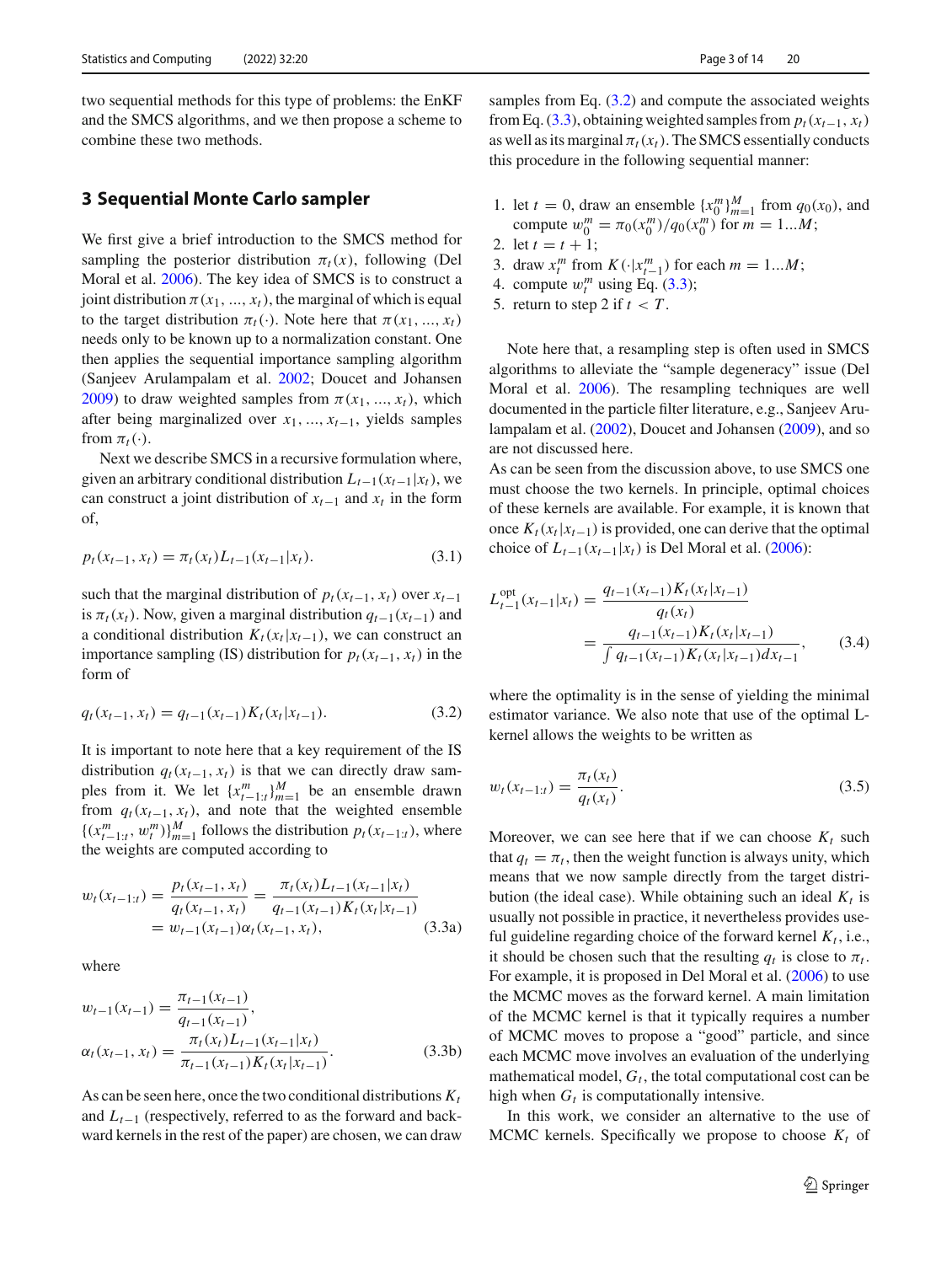the form

$$
K_t(\cdot | x_{t-1}) = \mathcal{N}(\cdot | T_t(x_{t-1}), \Sigma_t^K), \tag{3.6}
$$

i.e., a Gaussian distribution with mean  $T_t(x_{t-1})$  and variance  $\Sigma_t^K$ , where  $T_t(\cdot)$  is a  $\mathbb{R}^{n_x} \to \mathbb{R}^{n_x}$  transformation. We shall compute  $T_t$  and  $\Sigma_t^K$  (or equivalently the forward kernel  $K_t$ ) using the EnKF method.

# <span id="page-4-0"></span>**4 Ensemble Kalman filter**

In this section, we give a brief overview of the EnKF parameter estimation method proposed in Iglesias et al[.](#page-14-4) [\(2013](#page-14-4)), which essentially aims to compute a Gaussian approximation of  $\pi_t(x_t)$  in each time step *t*. To formulate the problem in an EnKF framework, we first construct an *artificial dynamical system* denoted by  $F_t$ ; at any time  $t$ , we have the states  $u_t = [x_t, z_t]^T$  where  $z_t = G_t(x_t)$ , and the dynamical model,

<span id="page-4-2"></span>
$$
u_t = F_t(u_{t-1}), \quad x_t = x_{t-1}, \quad z_t = G_t(x_t). \tag{4.1}
$$

The data is associated with the states through  $y_t = z_t + \eta_t$ , or equivalently

$$
y_t = Hu_t + \eta_t = [0_{n_y \times n_x}, I_{n_y \times n_y}]u_t + \eta_t,
$$

where  $I_{n_v \times n_v}$  is a  $n_v \times n_v$  identity matrix and  $O_{n_v \times n_x}$  is a  $n_y \times n_x$  zero matrix. We emphasize here that once we have the posterior distribution  $\pi(u_t|y_{1:t})$ , we can obtain the posterior  $\pi_t(x_t) = \pi(x_t|y_{1:t})$  by marginalizing  $\pi(u_t|y_{1:t})$  over  $z_t$ .

Now let us see how the EnKF proceeds to compute a Gaussian approximation of the posterior distribution  $\pi(u_t|y_{1:t})$ . At time *t*, suppose that the prior  $\pi(u_t|y_{1:t-1})$  can be approximated by a Gaussian distribution with mean  $\tilde{\mu}_t$  and covariance  $\tilde{C}_t$ . It follows that the posterior distribution  $\pi(u_t|y_{1:t})$ is also Gaussian and its mean and covariance can be obtained analytically:

<span id="page-4-3"></span>
$$
\mu_t = \tilde{\mu}_t + Q_t(y_t - H\tilde{\mu}_t), \quad C_t = (I - Q_t H)\tilde{C}_t, \tag{4.2}
$$

where *I* is the identity matrix and

<span id="page-4-4"></span>
$$
Q_t = \tilde{C}_t H^T (H \tilde{C}_t H^T + R_t)^{-1}
$$
\n
$$
(4.3)
$$

is the so-called Kalman gain matrix.

In the EnKF method, one avoids computing the mean and the covariance directly in each step. Instead, both the prior and the posterior distributions are represented with a set of samples. Suppose that at time  $t - 1$ , we have an ensemble of particles  $\{u_{t-1}^m\}_{m=1}^M$  drawn according to the posterior distribution  $\pi(u_{t-1}|y_{1:t-1})$ , we can propagate the particles via the dynamical model [\(4.1\)](#page-4-2):

$$
\tilde{u}_t^m = F_t(u_{t-1}^m),\tag{4.4}
$$

for  $m = 1...M$ , obtaining an assemble  $\{\tilde{u}_t^m\}_{m=1}^M$  following the prior  $\pi(u_t|y_{1:t-1})$ . We can compute a Gaussian approximation,  $\mathcal{N}(u_t|\tilde{\mu}_t, C_t)$ , of  $\pi(u_t|y_{1:t-1})$ , where the mean and the covariance of  $\pi(u_t|y_{1:t-1})$  are estimated from the samples:

<span id="page-4-8"></span>
$$
\tilde{\mu}_t = \frac{1}{M} \sum_{m=1}^{M} \tilde{u}_t^m, \quad \tilde{C}_t = \frac{1}{M-1} \sum_{m=1}^{M} (\tilde{u}_t^m - \tilde{\mu}_t) (\tilde{u}_t^m - \tilde{\mu}_t)^T.
$$
\n(4.5)

Once  $\tilde{\mu}_t$  and  $\tilde{C}_t$  are obtained, we then can compute  $\mu_t$  and  $C_t$  directly from Eq.  $(4.2)$ , and by design, the posterior distribution  $\pi(u_t|y_{1:t})$  is approximated by  $\mathcal{N}(\mu_t, C_t)$ . Moreover it can be verified that the samples

<span id="page-4-5"></span>
$$
u_t^m = \tilde{u}_t^m + Q_t(y_t - (H\tilde{u}_t^m - \eta_t^m)),
$$
  
\n
$$
\eta_t^m \sim \mathcal{N}(0, R_t), \quad m = 1...M,
$$
\n(4.6)

with  $Q_t$  computed by Eq.  $(4.3)$ , follow the distribution  $\mathcal{N}(\mu_t, C_t)$ . That is,  $\{u_t^m\}_{m=1}^M$  are the approximate ensemble of  $\pi(u_t|y_{1:t})$ , and consequently the associated  $\{x_t^m\}_{m=1}^M$ approximately follows distribution  $\pi_t(x_t) = \pi(x_t|y_{1:t})$ .

### <span id="page-4-1"></span>**5 EnKF-SMCS**

Now we shall discuss how to use the EnKF scheme to construct the forward kernel  $K_t$  for SMCS. First recall that  $u_t = [x_t, z_t]^T$ ,  $H = [0_{n_y \times n_x}, I_{n_y \times n_y}]$  and the propagation model  $x_t = x_{t-1}$ , and we can derive from Eq. [\(4.6\)](#page-4-5) that,

$$
x_t = x_{t-1} + Q_t^x (y_t - G_t(x_{t-1})) + Q_t^x \eta_t + \eta_t',
$$
 (5.1a)

<span id="page-4-7"></span><span id="page-4-6"></span>
$$
\eta_t \sim \mathcal{N}(0, R_t), \ \eta'_t \sim \mathcal{N}(0, \delta^2 \Sigma_{t-1}^q), \tag{5.1b}
$$

where  $\delta$  is a small constant,  $\Sigma_{t-1}^q$  is the covariance of  $q_{t-1}$ (the evaluation of  $\Sigma_{t-1}^q$  is provided in Eq. [\(5.5b\)](#page-5-0)), and  $\Omega_t^x$ is a submatrix of  $Q_t$  formed taking the first  $n_x$  rows and the first  $n_y$  columns of  $Q_t$ , denoted as  $Q_t^x = Q_t[1 : n_x, 1 : n_y]$ . Eq. [\(5.1a\)](#page-4-6) can also be written as a conditional distribution:

$$
K_t(\cdot | x_{t-1}) = \mathcal{N}(\cdot | T_t(x_{t-1}), \Sigma_t^K), \tag{5.2a}
$$

where

$$
T_t(x_{t-1}) = x_{t-1} + Q_t^x(y_t - G_t(x_{t-1})) \text{ and}
$$
  
\n
$$
\Sigma_t^K = Q_t^x R_t (Q_t^x)^T + \delta^2 \Sigma_{t-1}^q.
$$
\n(5.2b)

Note that the purpose of introducing the small noise term,  $\eta'_t$ , in Eq. [\(5.1a\)](#page-4-6) is to ensure that  $\Sigma_t^K$  is strictly positive definite and so  $K_t$  is a valid Gaussian conditional distribution. In all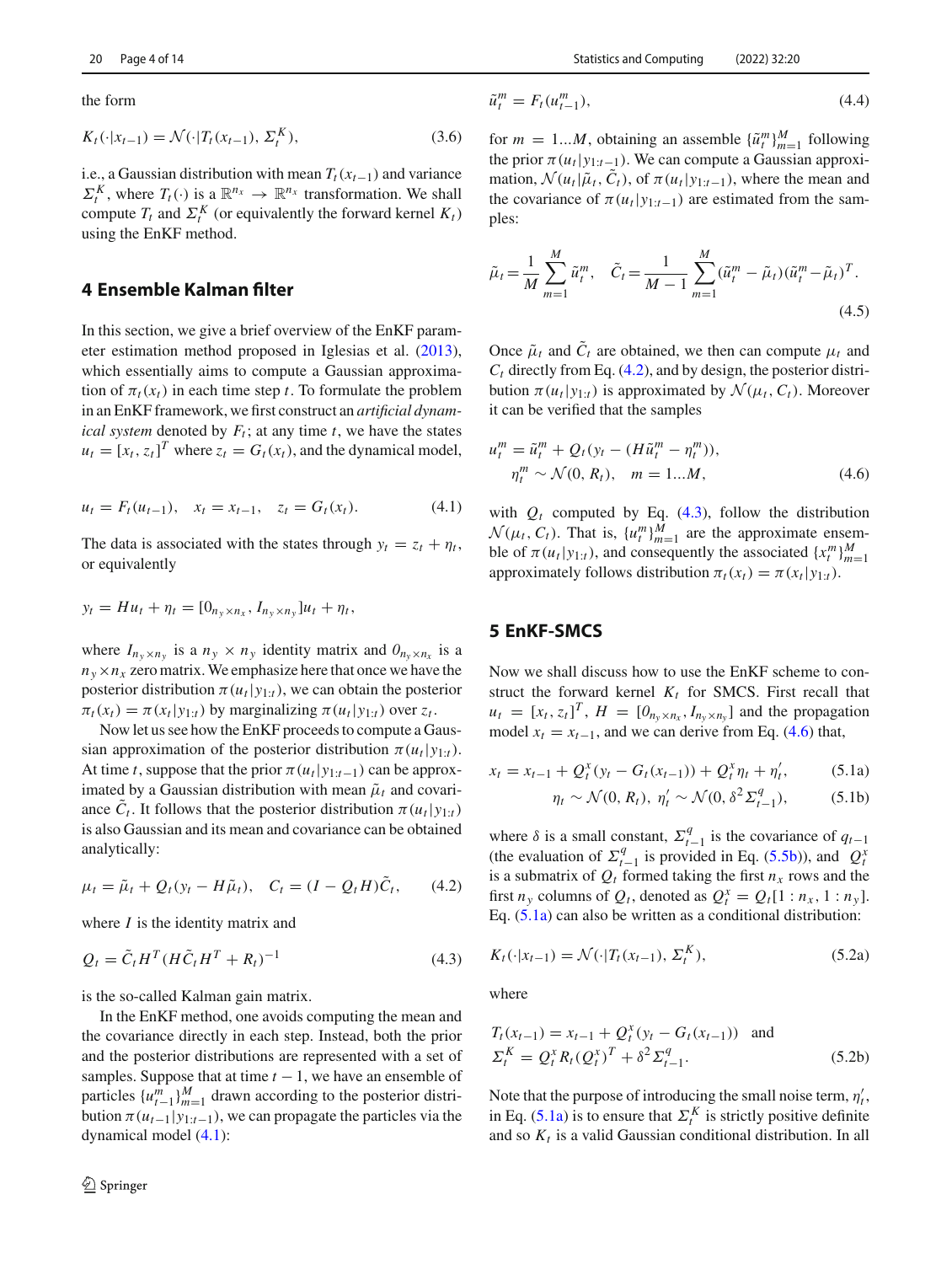the numerical implementations performed in this work,  $\delta$  is set to be 10−4. According to the discussion in Sect. [4,](#page-4-0) we have, if  $q_{t-1}$  is a good approximation to  $\pi_{t-1}$ 

<span id="page-5-5"></span>
$$
q_t(x_t) = \int K_t(x_t|x_{t-1})q_{t-1}(x_{t-1})dx_{t-1} \approx \pi_t(x_t). \quad (5.3)
$$

That is, Eq. [\(5.2\)](#page-4-7) provides a good forward Kernel for the SMC sampler. It should be noted that since  $T_t$  is a nonlinear transform, in general we cannot derive the analytical expression for  $q_t$ , and as a result, we cannot use the optimal backward kernel given in Eq. [\(3.4\)](#page-3-3). Nonetheless, we can use a suboptimal backward kernel:

<span id="page-5-1"></span>
$$
\hat{L}_{t-1}(x_{t-1}|x_t) = \frac{\hat{q}_{t-1}(x_{t-1})\hat{K}_t(x_t|x_{t-1})}{\int \hat{q}_{t-1}(x_{t-1})\hat{K}_t(x_t|x_{t-1})dx_{t-1}},
$$
(5.4)

where  $\hat{q}_{t-1}$  is the Gaussian approximation of  $q_{t-1}$  and  $\hat{K}_t$  is an approximation of  $K_t$ . Next we need to determine  $\hat{q}_{t-1}$ and  $K_t$ . Here  $\hat{q}_{t-1}$  can be estimated from the ensemble  ${x_{t-1}^m}_{m=1}^M$ :

<span id="page-5-6"></span>
$$
\hat{q}_{t-1}(\cdot) = \mathcal{N}(\cdot | \xi_{t-1}, \Sigma_{t-1}^q),
$$
\n
$$
\xi_{t-1} = \frac{1}{M} \sum_{m=1}^M x_{t-1}^m,
$$
\n
$$
\Sigma_{t-1}^q = \frac{1}{M-1} \sum_{m=1}^M (x_{t-1}^m - \xi_{t-1}) (x_{t-1}^m - \xi_{t-1})^T.
$$
\n(5.5b)

Now recall that the issue with the optimal backward kernel  $L_{t-1}^{\text{opt}}$  is that the transform  $T_t$  inside the forward kernel  $K_t$  is nonlinear, and as a result,  $q_t$  cannot be computed analytically. Here to obtain  $\hat{L}_{t-1}$  in Eq. [\(5.4\)](#page-5-1) explicitly, we take

$$
\hat{K}_t(\cdot|x_{t-1}) = \mathcal{N}(\cdot|x_{t-1} + Q_t^x(y_t - \bar{y}_t), \Sigma_t^K), \text{ with}
$$
  
\n
$$
\bar{y}_t = \mathbb{E}_{x_{t-1}|y_{1:t-1}}[G_t(x_{t-1})], \qquad (5.6)
$$

and in practice  $\bar{y}_t$  is evaluated from the particles, i.e.,

$$
\bar{y}_t \approx \frac{1}{M} \sum_{m=1}^{M} G_t(x_{t-1}^m). \tag{5.7}
$$

<span id="page-5-3"></span>It follows that the backward kernel  $\hat{L}_{t-1}$ , given by Eq. [\(5.4\)](#page-5-1), is also Gaussian and is given by

$$
\hat{L}_{t-1}(\cdot | x_t) = \mathcal{N}(\cdot | T_{t-1}^L(x_t), \Sigma_{t-1}^L), \tag{5.8a}
$$

where

$$
T_{t-1}^{L}(x_{t}) = (I - \Sigma_{t}^{K}(\Sigma_{t}^{K} + \Sigma_{t-1}^{q})^{-1})(x_{t} - Q_{t}^{x}(y_{t} - \bar{y}_{t}))
$$

$$
+ (I - \Sigma_{t-1}^{q}(\Sigma_{t-1}^{q} + \Sigma_{t}^{K})^{-1})\xi_{t-1}, \qquad (5.8b)
$$

and

It follows that the resulting incremental weight function is

<span id="page-5-4"></span>
$$
\alpha_t(x_{t-1}, x_t) = \frac{\pi_t(x_t)\hat{L}_{t-1}(x_{t-1}|x_t)}{\pi_{t-1}(x_{t-1})K_t(x_t|x_{t-1})}.
$$
\n(5.9)

Now using the ingredients presented above, we summarize the EnKF-SMCS scheme in Algorithm [1.](#page-5-2)

#### <span id="page-5-2"></span>**Algorithm 1** The EnKF-SMCS algorithm

Initialization: draw sample  $\{x_0^m\}_{m=1}^M$  from distribution  $q_0(x_0)$ ; compute<br>the weights  $w_0^m = \pi_0(x_0^m)/q_0(x_0^m)$  for  $m = 1...M$  and renormalize  ${w_0^m}_{m=1}^M$  so that  $\sum_{m=1}^M w_0^m = 1;$ **for**  $t = 1$  **to**  $T$  **do** estimate  $\xi_{t-1}$  and  $\zeta_{t-1}^q$  from the ensemble  $\{(x_{t-1}^m, w_{t-1}^m)\}_{m=1}^M$  using Eq. [\(5.5b\)](#page-5-0); let  $\tilde{u}_t^m = [x_{t-1}^m, G_t(x_{t-1})^m]^T$  for  $m = 1...M$ ; evaluate  $\tilde{\mu}_t$  and  $\tilde{C}_t$  with Eq. [\(4.5\)](#page-4-8), and compute  $Q_t$  with Eq. [\(4.3\)](#page-4-4); draw  $x_t^m \sim K_t(x_t | x_{t-1}^m)$  for  $m = 1...M$  with  $K_t$  given by Eq. [\(5.2\)](#page-4-7); compute  $\hat{L}_{t-1}$  from Eq. [\(5.8\)](#page-5-3); update the weights:  $w_t^m = w_{t-1}^m$  $\pi_t(x_t^m)\hat{L}_{t-1}(x_{t-1}^m|x_t^m)$  $\overline{\pi_{t-1}(x_{t-1}^m)K_t(x_t^m|x_{t-1}^m)}$ and renormalize  $\{w_t^m\}_{m=1}^M$  so that  $\sum_{m=1}^M w_t^m = 1$ ; resample if needed.

<span id="page-5-0"></span>**end**

It is important to note that a key challenge is yet to be addressed in Algorithm [1,](#page-5-2) namely the cost for computing the particle weight. First recall that the main computational cost arises from the evaluation of the forward model  $G_t$ , and therefore, the total computational cost can be approximately measured by the number of evaluations of  $G_t$ . We can see from Eq. [\(5.9\)](#page-5-4) that when updating the particle weight, we need to compute  $\pi_t(x_t)$ , which involves the evaluation of the forward model from  $G_1$  to  $G_t$ . This operation is required at each time step, and as a result the number of the model evaluations is at the order of  $O(T^2)$  for each particle. Therefore, the total computational cost can be prohibitive if *T* is large. We propose a method to tackle the issue, which is based on the following two observations. First, here we mainly consider the sequential inference problems where one is primarily interested in the posterior distribution at the final step where all data are incorporated. Second, in many practical problems, after some number of observations, the posteriors may not vary substantially in several consecutive steps. It therefore may not be necessary to *exactly* compute the posterior distribution at each time step, and as a result, we only need to sample the posterior distribution in a relatively small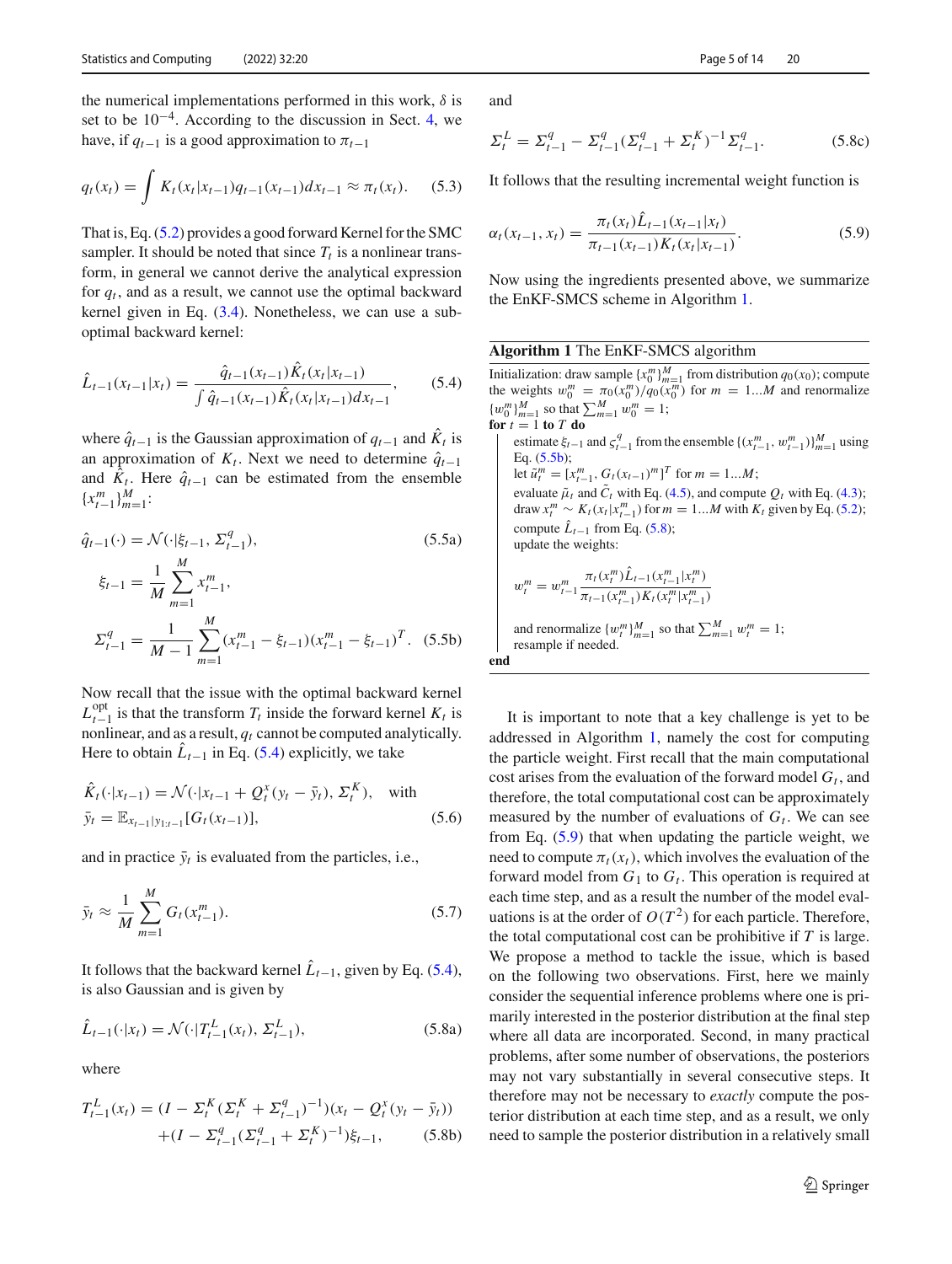number of selected steps. Based on this idea, we propose the following scheme in each time step to reduce the computational cost: We first compute an approximate weight for each particle and then assess that if some prescribed conditions (based on the approximate weights) are satisfied. If such conditions are satisfied, we evaluate the actual weights of the particles. To implement this scheme, we have to address the following issues:

– First we need a method to compute the approximate weight, which should be much easier to compute than the exact weight. Recall that in Eq. [\(5.9\)](#page-5-4) one has to evaluate  $\pi_t(x_t)/\pi_{t-1}(x_{t-1})$  which involves computing the forward models from  $G_1(x_t)$  all the way to  $G_t(-)$  $x<sub>t</sub>$ ), and so the computational cost is high. To reduce the computational cost, we propose the following approximate method to evaluate Eq. [\(5.9\)](#page-5-4). Namely we first write  $\pi_t(x_t)/\pi_{t-1}(x_{t-1})$  as,

$$
\frac{\pi_t(x_t)}{\pi_{t-1}(x_{t-1})} = \frac{\pi_{t-1}(x_t)}{\pi_{t-1}(x_{t-1})} \pi(y_t|x_t),
$$

and naturally we can approximate  $\pi_{t-1}$  with  $q_{t-1}$ , yielding,

$$
\frac{\pi_t(x_t)}{\pi_{t-1}(x_{t-1})} \approx \frac{q_{t-1}(x_t)}{q_{t-1}(x_{t-1})} \pi(y_t|x_t).
$$

Though  $q_{t-1}$  is formally given by Eq. [\(5.3\)](#page-5-5), it is not computationally tractable. Thus we make another approximation, replacing  $q_{t-1}$  with  $\hat{q}_{t-1}$ , where  $\hat{q}_{t-1}$  is the Gaussian approximation of *qt*−<sup>1</sup> given by Eqs. [\(5.5\)](#page-5-6), and as a result, we obtain

$$
\alpha_t(x_{t-1}, x_t) \approx \frac{\hat{q}_{t-1}(x_t)\pi(y_t|x_t)\hat{L}_{t-1}(x_{t-1}|x_t)}{\hat{q}_{t-1}(x_{t-1})K_t(x_t|x_{t-1})},
$$
\n(5.10)

which is used to compute the approximate weights.

– Second we need to prescribe the conditions for triggering the computation of the actual weights. Following Green and Maskel[l](#page-14-15) [\(2017\)](#page-14-15), we use the effective sample size (ESS) (Doucet and Johanse[n](#page-13-6) [2009\)](#page-13-6) (based on the approximate weights) as the main indicator for computing the actual weights. Namely if the ESS calculated with the approximate weights is smaller than a threshold value, the actual weights are computed. Moreover we also have two additional conditions that can also trigger the computation of the actual weights: 1) if the actual weights have not been computed for a given number of steps; 2) if the inference reaches the final step, i.e.,  $t = T$ . We refer to such a step as a weight refinement.

– Finally we shall discuss how to compute the actual weight  $w_t$ . It should be noted here that the recursive formulas [\(3.3\)](#page-3-2) cannot be used here since the actual value of  $w_{t-1}$  is not available. However, let  $t_0$  be the preceding step where the actual weights are computed, and it can be shown that

$$
w_t = w_{t_0} \frac{\pi_t(x_t)}{\pi_{t_0}(x_{t_0})} \prod_{i=t_0}^{t-1} \frac{\hat{L}_i(x_i|x_{i+1})}{K_{i+1}(x_{i+1}|x_i)},
$$
(5.11)

which is used to calculate the actual weights of the particles.

We refer to this modified scheme as EnKF-SMCS with weight refinement (EnKF-SMCS-WR), the complete procedure of which is described in Algorithm [2.](#page-6-0) Note here that in both EnKF-SMCS algorithms, a resampling step is needed. Finally we can see that, in EnKF-SMCS-WR, the number of forward model evaluations can potentially be significantly reduced, and the actual number of evaluations depends on how frequently the weight refinement is triggered.

#### <span id="page-6-0"></span>**Algorithm 2** The EnKF-SMCS-WR algorithm

Initialization: draw sample  $\{x_0^m\}_{m=1}^M$  from distribution  $q_0(x_0)$ ; compute the weights  $w_0^m = \pi_0(x_0^m)/q_0(x_0^m)$  for  $m = 1...M$  and renormalize  ${w_0^m}_{m=1}^M$  so that  $\sum_{m=1}^M w_0^m = 1$ ; let  $t_0 = 0$ ; for  $t = 1$  to  $T$  do estimate  $\xi_{t-1}$  and  $\zeta_{t-1}^q$  from the ensemble  $\{(x_{t-1}^m, w_{t-1}^m)\}_{m=1}^M$  using Eq. [\(5.5b\)](#page-5-0); let  $\tilde{u}_t^m = [x_{t-1}^m, G_t(x_{t-1})^m]^T$  for  $m = 1...M$ ;

evaluate  $\tilde{\mu}_t$  and  $\tilde{C}_t$  with Eq. [\(4.5\)](#page-4-8), and compute  $Q_t$  with Eq. [\(4.3\)](#page-4-4); draw  $x_t^m \sim K_t(x_t | x_{t-1}^m)$  for  $m = 1...M$  with  $K_t$  given by Eq. [\(5.2\)](#page-4-7); calculate the approximate weights for  $m = 1...M$ :

$$
u_t^m = w_{t-1}^m \alpha_t^m, \quad \alpha_t^m = \frac{\hat{q}_{t-1}(x_t^m) \pi(y_t | x_t^m) \hat{L}_{t-1}(x_{t-1}^m | x_t^m)}{\hat{q}_{t-1}(x_{t-1}^m) K_t(x_t^m | x_{t-1}^m)},
$$

and renormalize  $\{w_t^m\}_{m=1}^M$  so that  $\sum_{m=1}^M w_t^m = 1$ ; calculate the ESS of the approximate weights  $\{w_i^m\}_{m=1}^M$ ; **if**  $ESS < ESS_{min} \vee t - t_0 > \Delta T_{max} \vee t = T$  **then** 

compute  $\hat{L}_{t-1}$  from Eq. [\(5.8\)](#page-5-3);

calculate the weights for  $m = 1...M$ :

$$
w_t^m = w_{t_0}^m \frac{\pi_t(x_t^m)}{\pi_{t_0}(x_{t_0}^m)} \prod_{i=t_0}^{t-1} \frac{\hat{L}_i(x_i^m | x_{i+1}^m)}{K_{i+1}(x_{i+1}^m | x_i^m)},
$$
  
and renormalize  $\{w_t^m\}_{m=1}^M$  so that  $\sum_{m=1}^M w_t^m = 1$ ;  
calculate the ESS of the weights  $\{w_t^m\}_{m=1}^M$ ;  
if *ESS <* ESS<sub>resamp</sub> **then**  
| resample;  
**end**

let  $t_0 = t$ ; **end**

w*<sup>m</sup>*

**end**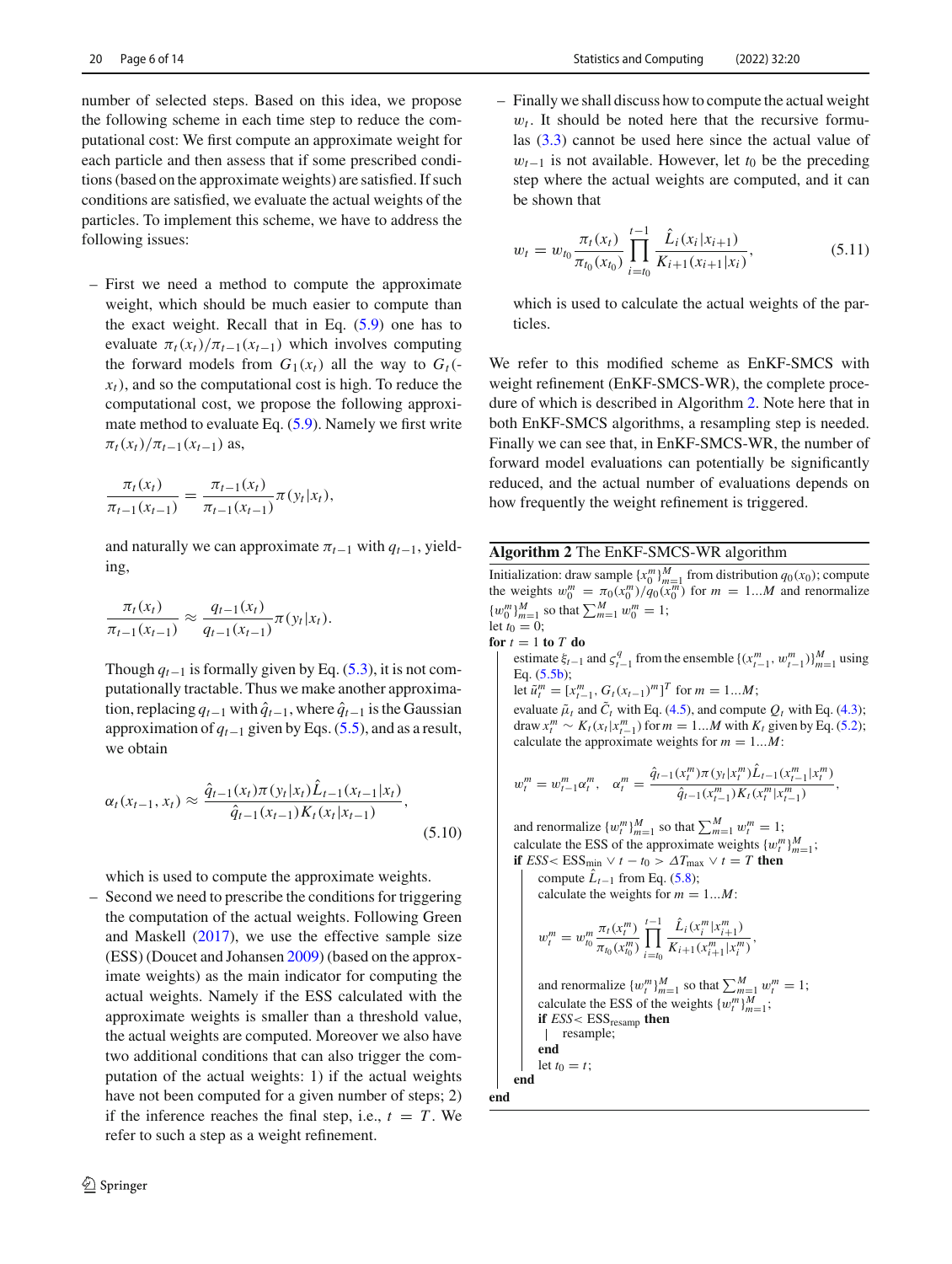### <span id="page-7-0"></span>**6 Numerical examples**

We provide three examples in this section to demonstrate the performance of the proposed method. We emphasize that in these examples, the forward model  $G_t$  is computationally intensive and thus the main computational cost arises from the simulation of  $G_t$ . As a result, the main computational cost of all methods is measured by the number of forward model evaluations, which in all the methods used is equal to the product of the number of steps and that of the particles.

## <span id="page-7-2"></span>**6.1 The Bernoulli model**

Our first example is the Bernoulli equation,

$$
\frac{dv}{d\tau} - v = -v^3, \quad v(0) = x,\tag{6.1a}
$$

which has an analytical solution,

$$
v(\tau) = G(x, \tau) = x(x^2 + (1 - x^2)e^{-2\tau})^{-1/2}.
$$
 (6.1b)

This model is an often used benchmark problem for data assimilation methods as it exhibits certain non-Gaussian behavior (Apte et al[.](#page-13-11) [2007](#page-13-11)). Here we pose it as a sequential inference problem. Namely, suppose that we can observe the solution of the equation,  $v(\tau)$ , at different times  $\tau = t \cdot \Delta_t$ for  $t = 1, ..., T$ , and we aim to estimate the initial condition *x* from the sequentially observed data. The observation noise is assumed to follow a zero-mean Gaussian distribution with standard deviation  $\sigma$ . In this example, we take  $T = 50$ , and  $\Delta_t = 0.3$  and we consider two different noise levels:  $\sigma = 0.4$  and  $\sigma = 0.8$ . In the numerical experiments, we set the ground truth to be  $x = 10^{-4}$  and the data is simulated from the model [\(6.1\)](#page-7-1) for  $\sigma = 0.4$  and  $\sigma = 0.8$ , which are shown in Fig. [1.](#page-8-0) In the experiments the prior distribution for *x* is taken to be uniform:  $U[-1, 10]$ .

We sample the posterior distribution with four methods: the EnKF method in Iglesias et al[.](#page-14-4) [\(2013](#page-14-4)), EnKF-SMCS (Algorithm 1), EnKF-SMCS-WR (Algorithm 2) and MH-SMCS. Note that MH-SMCS is the SMCS with a Metropolis–Hastings forward proposal, a commonly used implementation of SMCS. (We provide a detailed description of the algorithm in Appendix A.) In each method, we use 200 particles, and the bias error, i.e., the difference between the sample mean, which is a commonly used estimator, and the ground truth is then computed at each time step. The procedure is repeated 100 times and the averaged results are shown in Fig. [2](#page-8-1) where the left figure show the results for the small noise case ( $\sigma = 0.4$ ) and the right figure shows those for the large noise case ( $\sigma = 0.8$ ).

First, one can see from the figures that all the methods perform better in the small noise case, which is sensible as intuitively the inference should be more accurate when the observation noise is small. More importantly, we can also see that in both cases, the EnKF results in significantly higher errors than the three SMCS methods, suggesting that EnKF performs poorly for this example. On the other hand, we observe that the three SMCS algorithms produce largely the same results in both cases, while EnKF-SMCS-WR only calculates the actual sample weights at 9 time steps on average in the small noise case and 6 in the large noise case, as is compared to 50 in EnKF-SMCS. Such a difference suggests that the EnKF-SMCS-WR algorithm can significantly reduce the computational cost associated with the weight computation. The two EnKF-SMCS algorithms and MH-SMCS yield similar results, but we need to emphasize that MH-SMCS is substantially more expensive than EnKF-SMCS-WR, as its procedure is similar to that of MCMC (see Appendix A for details).

#### <span id="page-7-1"></span>**6.2 Lorenz 63 model**

Our second example is the Lorenz 63 model, a popular example used in several works on parameter estimation, such as Annan and Hargreave[s](#page-13-0) [\(2004](#page-13-0)), Mehrkanoon et al[.](#page-14-16) [\(2012](#page-14-16)). Specifically the model consists of three variables *x*, *y* and *z*, evolving according to the differential equations

$$
\frac{\mathrm{d}x}{\mathrm{d}\tau} = \alpha(y - x),\tag{6.2a}
$$

$$
\frac{dy}{d\tau} = x(\rho - z) - y,\tag{6.2b}
$$

$$
\frac{\mathrm{d}z}{\mathrm{d}\tau} = xy - \beta z,\tag{6.2c}
$$

where  $\alpha$ ,  $\rho$  and  $\beta$  are three constant parameters. In this example we take the true values of the three parameters to be  $\alpha = 10, \beta = 8/3$  and  $\rho = 28$ , which we assume that we have no knowledge of. Now suppose that observations of  $(x, y, z)$  are made at a sequence of discrete time points:  $\tau = t \cdot \Delta_t$  for  $\Delta_t = 0.1$  and  $t = 1, ..., 50$ , and we want to estimate the three parameters  $(\alpha, \beta, \rho)$  from these observed data. The measurement noise here is taken to be zero-mean Gaussian with variance  $3^2$ , and the priors of the three parameters are also taken to be Gaussian with means[6, 0, 24], and variances [1, 1, 1]. (The prior is chosen so that it covers the regime that can result in chaotic behavior). The data used in our numerical experiments are shown in Fig. [3.](#page-9-0)

In the numerical experiments, we conduct inference for two different cases: one is that variable *x* is observed and the other is that *y* is observed. In each case, we draw samples from the posterior distributions with EnKF, EnKF-SMCS and EnKF-SMCS-WR, MH-SMCS, where 500 samples are drawn with each method. All the numerical experiments are repeated 10 times. We plot the average errors for the case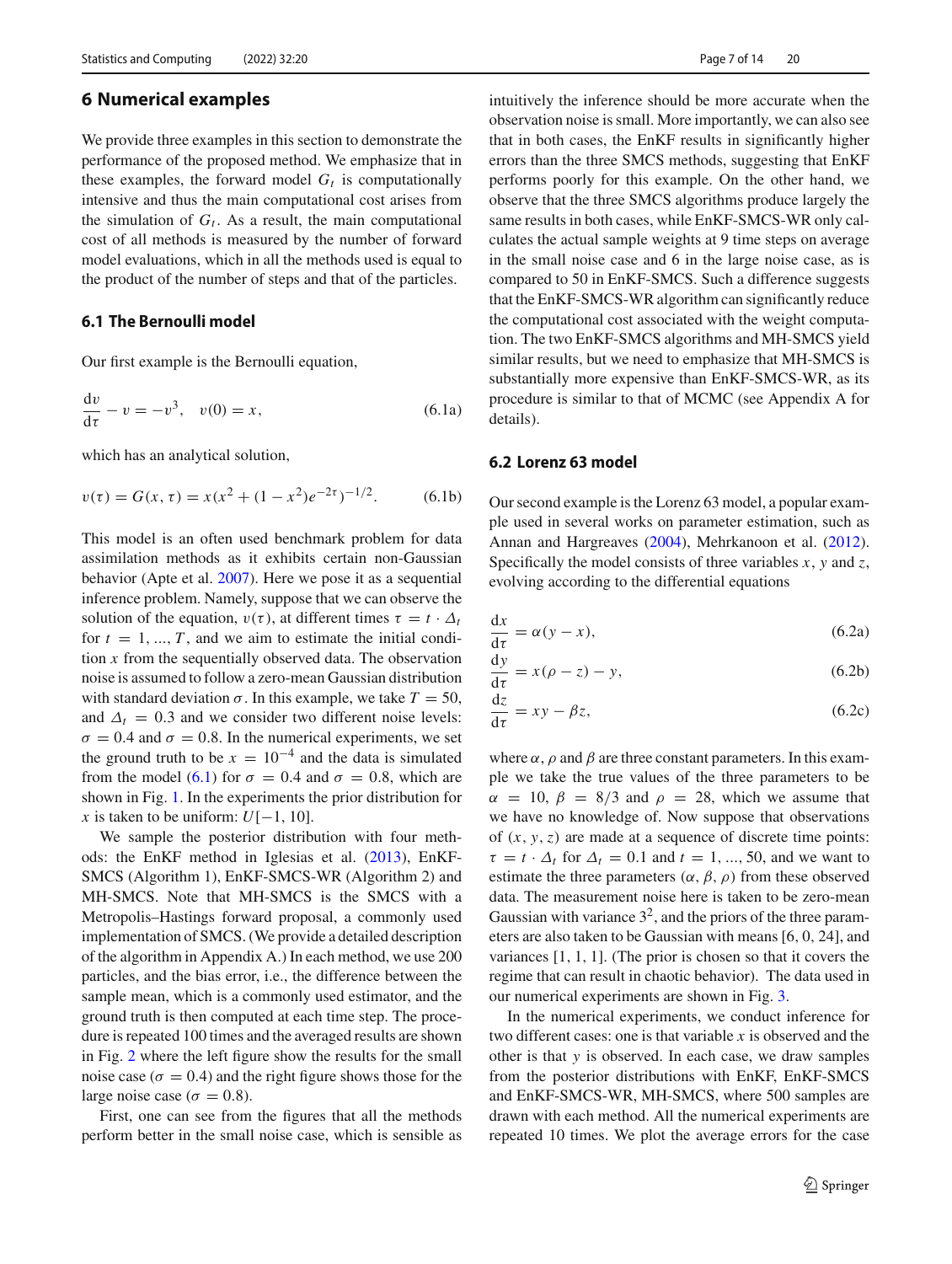

<span id="page-8-0"></span>**Fig. 1** Simulated data for  $\sigma = 0.4$  (left) and  $\sigma = 0.8$  (right). The lines show the simulated states in continuous time and the dots are the noisy observations



<span id="page-8-1"></span>**Fig. 2** Average bias error (the difference between the sample mean and the ground truth) plotted at each time step where the insets are the same plots on a logarithmic scale. The left plot is the error for  $\sigma = 0.4$  and the right figure is that for  $\sigma = 0.8$ 

that  $x$  is observed in Fig. [4](#page-9-1) and those for that with  $y$  being observed in Fig. [5.](#page-10-0) One can see that, in both cases, the errors in the EnKF is larger than those in the three SMCS methods, especially for parameter  $\alpha$ . Once again, the three SMCS methods yield similar errors while EnKF-SMCS-WR employs much less computations of the actual weight: on average 9 time steps in the first case and 8 in the second. The example shows that even for problems where the posterior distributions are rather close to Gaussian, the use of SMCS can further improve the estimation accuracy.

#### **6.3 A kinetic model of the ERK pathway**

In the last example, we consider the parameter estimation problems in the kinetic models. Estimating the kinetic parameters is an essential task in the modeling of the biochemical reaction networks, including genetic regulatory networks and signal transduction pathways (Quach et al[.](#page-14-17) [2007](#page-14-17)). In particular we consider the kinetic model of the extracellular signal regulated kinase (ERK) pathway suppressed by Raf-1 kinase inhibitor protein (RKIP) (Kwang-Hyun et al[.](#page-14-18) [2003](#page-14-18); Sun et al[.](#page-14-19) [2008\)](#page-14-19). Here we shall omit further details of biological background of the problem and proceed directly to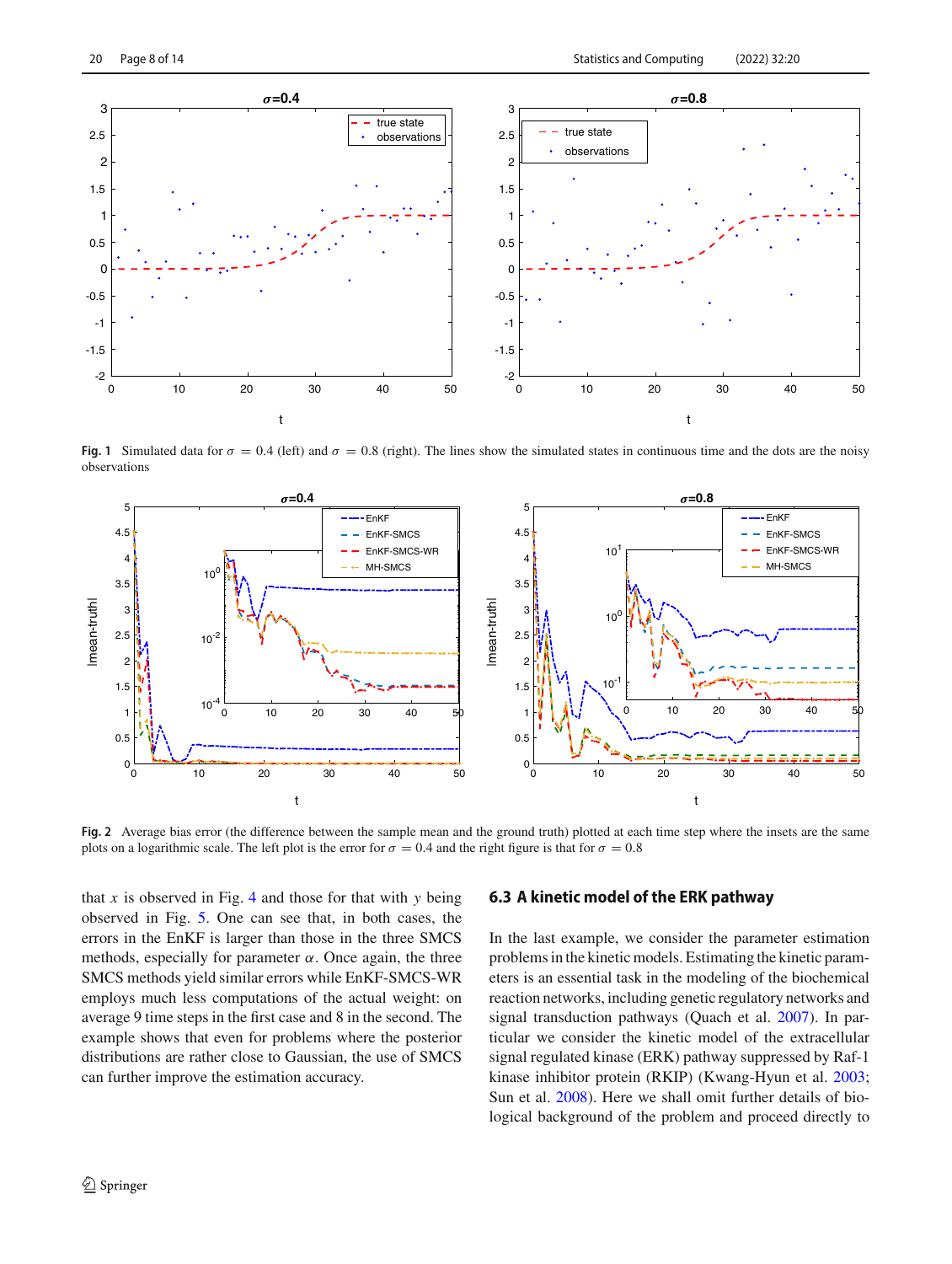

<span id="page-9-1"></span><span id="page-9-0"></span>**Fig. 3** Simulated data for the Lorenz 63 example. The lines show the simulated states in continuous time and the dots are the noisy observations



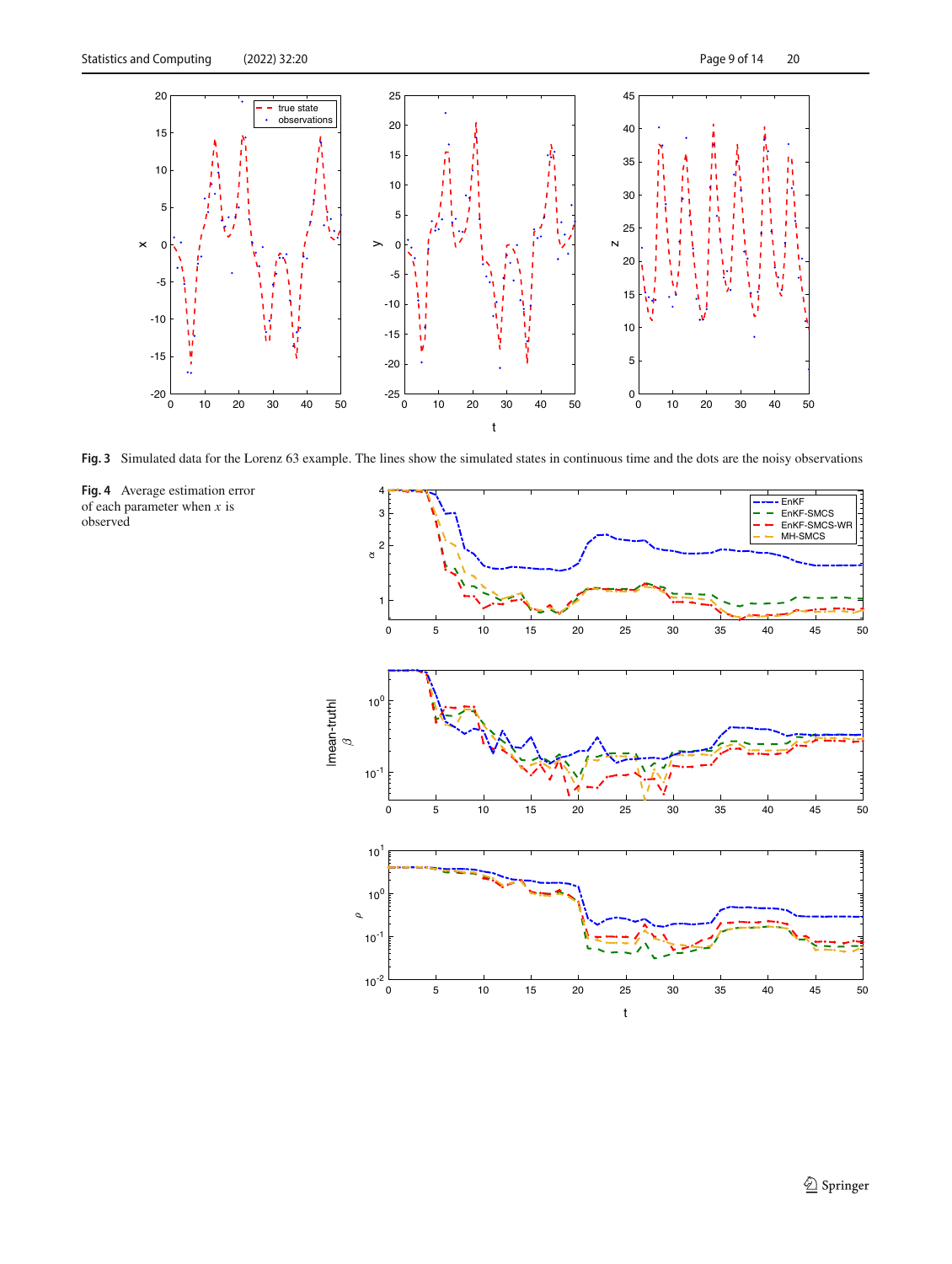<span id="page-10-0"></span>





**Fig. 6** Total CPU time and the CPU time for the forward model evaluation (marked with  $G_t$ ) in both EnKF-SMCS and EnKF-SMCS-WR. Insets are the zoom-in plots

the mathematical formulation of the problem; readers who are interested in more application-related information may consult (Kwang-Hyun et al[.](#page-14-18) [2003](#page-14-18); Sun et al[.](#page-14-19) [2008](#page-14-19)).

In this problem, the mathematical model that is derived based on enzyme kinetics is represented by a dynamical system:

$$
\frac{dx}{d\tau} = SV(x),\tag{6.3}
$$



**Fig. 7** ESS (without resampling) plotted as a function of *t*

where  $\tau$  is the time,  $x$  is a vector of state variables which are concentrations of metabolites, enzyme and proteins or gene expression levels, *S* is a stoichiometric matrix that describes the biochemical transformation in a biochemical network and  $V(x)$  is the vector of reaction rates and is usually the vector of nonlinear function of the state and input variables. Specif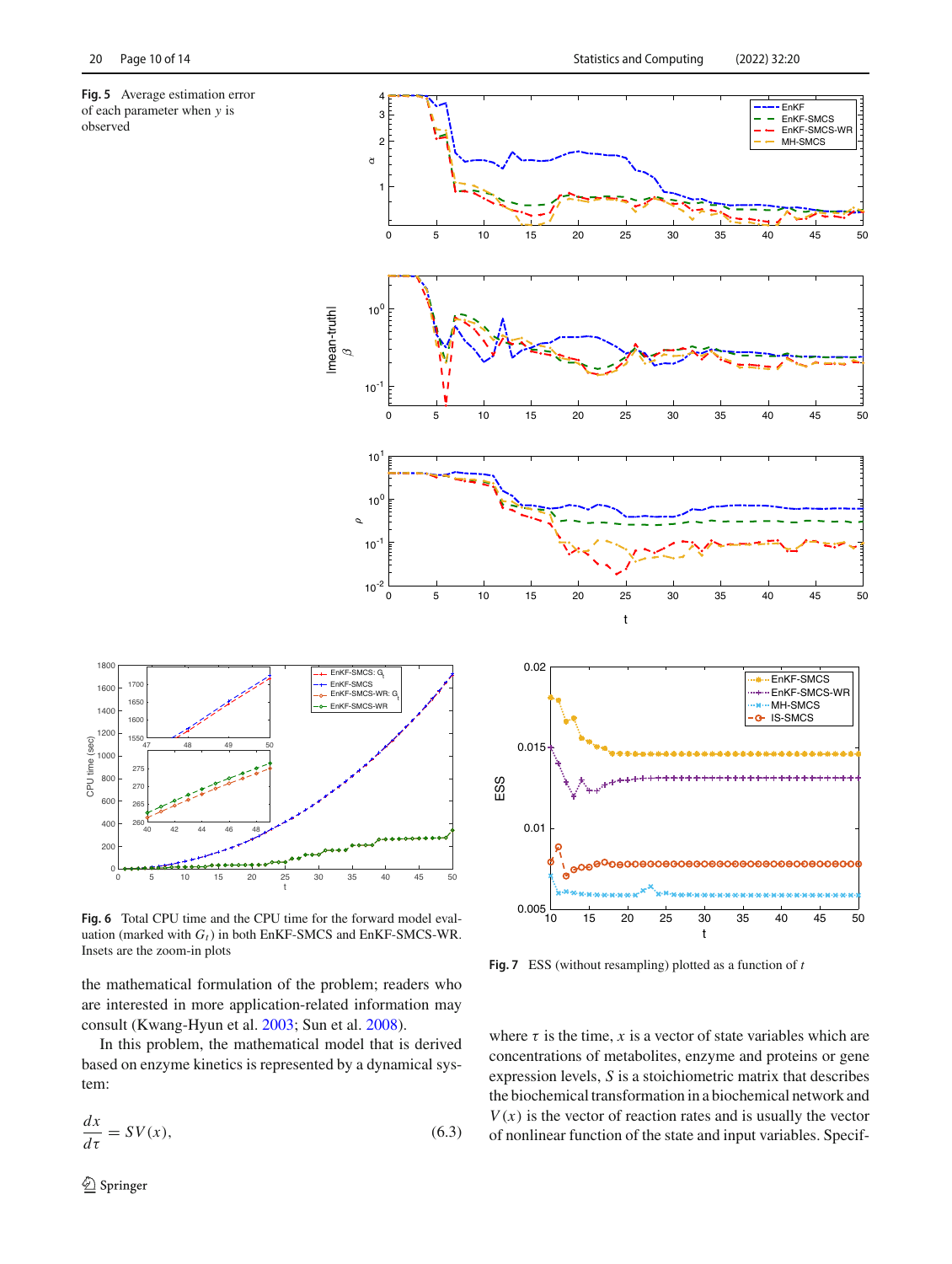ically, in this ERK pathway model we have

$$
x = [x_1, x_2, ..., x_{11}]^T
$$
,  $V(x) = [v_1, v_2, ..., v_7]^T$ ,

which forms a system of 11 ordinary differential equations. Moreover the rates of reactions  $V(x)$  are Kwang-Hyun et al[.](#page-14-18) [\(2003](#page-14-18)), Sun et al[.](#page-14-19) [\(2008\)](#page-14-19):

$$
v_1 = k_1 x_1 x_2 - k_2 x_3, \quad v_2 = k_3 x_3 x_9 - k_4 x_4,
$$
  
\n
$$
v_3 = k_5 x_4, \quad v_4 = k_6 x_5 x_7 - k_7 x_8,
$$
  
\n
$$
v_5 = k_8 x_8, \quad v_6 = k_9 x_6 x_{10} - k_{10} x_{11}, \quad v_7 = k_{11} x_{11},
$$

where  $k_1, ..., k_{11}$  are the kinetic parameters, and the stoichiometric matrix *S* is given by Kwang-Hyun et al[.](#page-14-18) [\(2003](#page-14-18)), Sun et al[.](#page-14-19) [\(2008](#page-14-19)):

|          |          |                  | 0       | 0              | 0              | 0       | 1        |  |
|----------|----------|------------------|---------|----------------|----------------|---------|----------|--|
|          |          | $-1$             | 0       | 0              | $\overline{0}$ | 0       | 0        |  |
|          | $\theta$ | 1                | $^{-1}$ | 0              | 0              | 0       | 0        |  |
|          | 0        | $\overline{0}$   | 1       | $-1$           | 0              | 0       | $\theta$ |  |
| S<br>$=$ |          | $\boldsymbol{0}$ | 1       | $\overline{0}$ | $\overline{0}$ | $-1$    | 0        |  |
|          | 0        | $\overline{0}$   | 0       | $-1$           | 1              | 0       | 0        |  |
|          | 0        |                  | 0       | 1              | $-1$           | 0       | $\theta$ |  |
|          | 0        | $-1$             | 0       | 0              | 1              | 0       | 0        |  |
|          | 0        |                  | 0       | 0              | 0              | $^{-1}$ | 1        |  |
|          |          |                  |         |                | 0              |         |          |  |

In this problem, we can make observations of some of the concentrations  $x_1$ , ... $x_{11}$  at different times, from which we estimate the 11 kinetic parameters  $k_1, ..., k_{11}$ . In our numerical experiments the specific setup is the following. In many practical problems, not all the species' concentrations can be conveniently observed (Kwang-Hyun et al[.](#page-14-18) [2003;](#page-14-18) Sun et al[.](#page-14-19) [2008\)](#page-14-19). To mimic the situation, we assume that the observations can only be made on 4 of the states:  $\{x_1, x_4, x_7, x_{10}\}$ , and  $\{x_2, x_3, x_5, x_6, x_8, x_9, x_{11}\}$  are not observed. Second the observation is made 50 times with each time spacing is  $\Delta_t$  = 0.001, and the measurement noise is taken to be zero-mean Gaussian with standard deviation (STD) shown in Table [1.](#page-12-0) The initial values of the concentrations are also given in Table [1.](#page-12-0) We use simulated data in this example where the true values of the eleven parameters are shown in Table [2.](#page-12-1) The prior of the eleven parameters are also taken to be Gaussian with means and standard deviations both shown in Table [2.](#page-12-1)

In this example, we focus on the four SMCS algorithms: EnKF-SMC, EnKF-SMC-WR, MH-SMCS, and IS-SMCS (a special MH-SMCS implementation with an independent proposal; see Appendix A for details), where the main purpose is to compare the EnKF-based and the MH-based forward proposals. We test two sample sizes  $M = 5000$  and  $M = 10000$ for each method and all the tests are repeated 10 times.

First we want to examine the computational cost of EnKF-SMCS and EnKF-SMCS-WR. To do this, we plot the CPU time of the two algorithms as a function of *t*, where in each algorithm we show both the total time cost and that used for evaluating the forward model. First, we can see from the figure that, in both algorithms the main computational cost arises from the forward model evaluation; second, the EnKF-SMCS-WR can significantly reduce the computational cost by using less forward model evaluations. As discussed earlier, for the purpose of sequential inference, we should devote the majority of our attention to the estimator accuracy at the final step, and therefore, in Table [3](#page-12-2) we show the estimation error for each parameter at the final step  $t = 50$ . Specifically, we provide in the table the mean-squared errors (MSE) of the estimation results. We can see from the table that the two EnKF-SMCS algorithms yield lower estimation errors than MH-SMCS in all the cases, and in particular the difference is substantially large for parameters  $k_1$ ,  $k_4$ ,  $k_5$ ,  $k_6$ ,  $k_8$ ,  $k_9$  and  $k_{11}$ , with both sample sizes. The results of IS-SMCS are considerably better than those of MH-SMCS, suggesting that the posterior distributions in this problem may be reasonably close to Gaussian. That said, IS-SMCS results in clearly higher MSE for  $k_1$  and  $k_9$  (in the  $M = 10000$  case). On the other hand, the two EnKF-based SMCS algorithms yield similar performance in terms of the estimation error, but the EnKF-SMCS-WR method only conducts WR at 12 steps on average for both sample sizes, resulting in much higher computational efficiency than EnKF-SMCS.

# <span id="page-11-0"></span>**7 Conclusions**

In this work, we propose a sampling method to compute the posterior distribution that arises in sequential Bayesian inference problems. The method is based on SMCS, which seeks to generate weighted samples from the posterior in a sequential manner, and specifically, we propose to construct the forward kernel in SMCS using an EnKF framework and also derive a backward kernel associated with it. With numerical examples, we demonstrate that the EnKF-SMCS method can often yield more accurate estimations than the direct use of either SMCS or EnKF for a class of problems. We believe that the method can be useful in a large range of real-world parameter estimation problems where data become available sequentially in time.

Some extensions and improvements of the EnKF-SMCS algorithm are possible. First, in this work we focus on problems with a sequential structure, but we expect that the method can be applied to batch inference problems (where the data are available and used for inference altogether) as well. In fact, many batch inference problems can be artificially "sequentialized" by some data tempering treatments (Geye[r](#page-14-20) [2011](#page-14-20)), and consequently, the EnKF-SMCS algorithm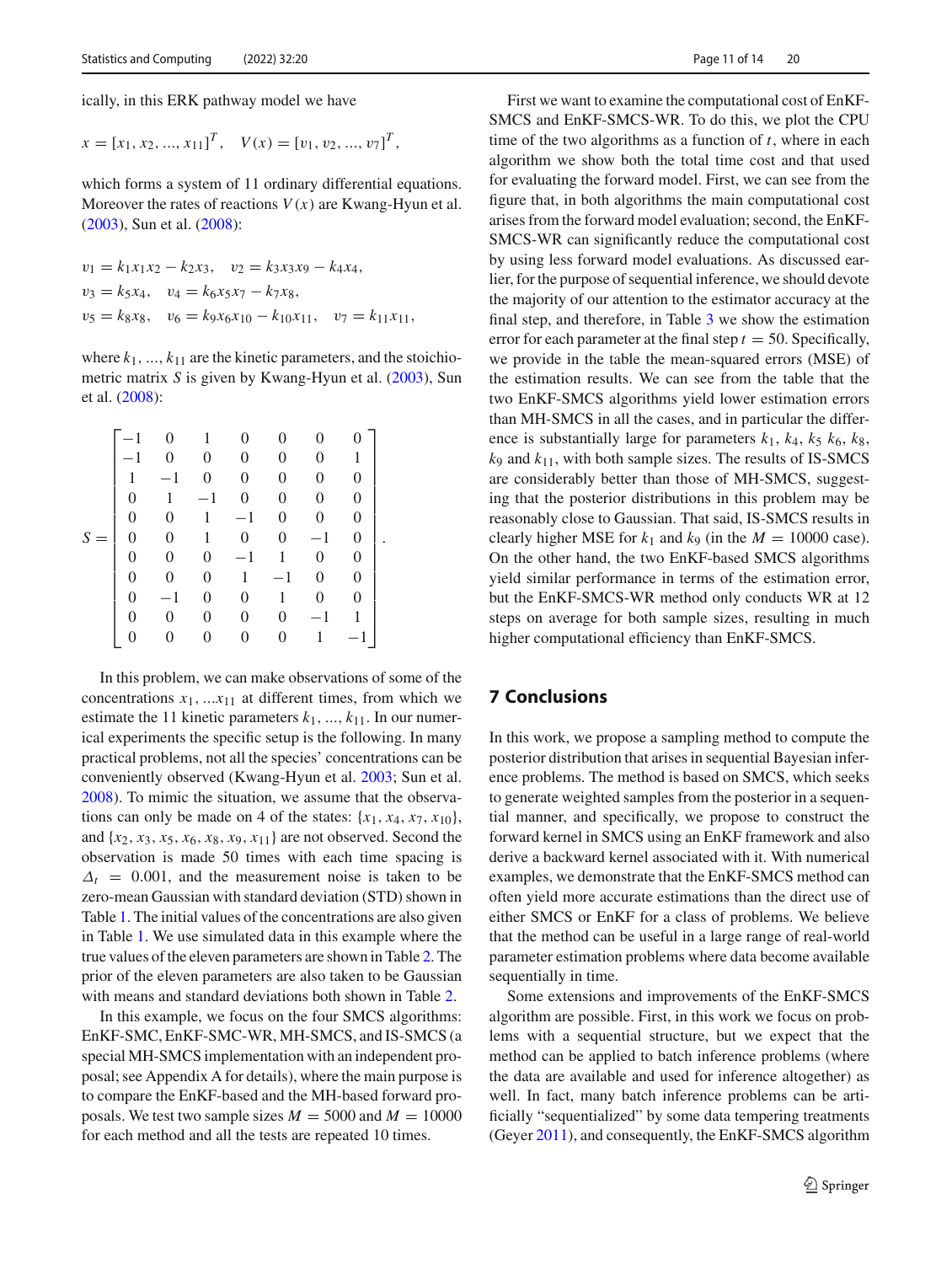<span id="page-12-0"></span>**Table 1** Initial values and observation noise of the concentrations (states *xi*)

<span id="page-12-1"></span>**Table 2** True values and priors  $h$ <sup>2</sup> **k k kinetic** parameters

|                   | $x_1$          | $x_2$              | $x_3$              | $x_4$         | $x_5$    | x <sub>6</sub>     |
|-------------------|----------------|--------------------|--------------------|---------------|----------|--------------------|
| Initial values    | 66             | 0.054              | 0.019              | 59            | 0.09     | 0.012              |
| Noise STD         | 0.005          | $5 \times 10^{-5}$ | $2 \times 10^{-5}$ | 0.035         | 0.0005   | $5 \times 10^{-6}$ |
|                   | $x_7$          | $x_8$              | $x_9$              | $x_{10}$      | $x_{11}$ |                    |
| Initial values    | 65             | 26                 | 175                | 161           | 2.18     |                    |
| Noise STD         | 0.05           | 0.02               | 0.03               | 0.003         | 0.002    |                    |
|                   | $k_1$          | $k_2$              | $k_3$              | $k_4$         | $k_5$    | k <sub>6</sub>     |
| Truth             | 0.5242         | 0.0075             | 0.6108             | 0.0025        | 0.0371   | 0.8101             |
| Prior mean        | 0.5            | 0.1                | 0.62               | 0.04          | $-0.5$   | 0.8                |
| Prior STD         | 0.05           | 0.03               | 0.01               | 0.04          | 0.5      | 0.02               |
|                   | k <sub>7</sub> | $k_8$              | $k_{9}$            | $k_{10}$      | $k_{11}$ |                    |
| Truth             | 0.0713         | 0.0687             | 0.96               | 0.0012        | 0.872    |                    |
| Prior mean        | $\mathbf{0}$   | 0.4                | 0.9                | $\Omega$      | 0.9      |                    |
| Prior STD<br>0.05 |                | 0.3                | 0.1                | 0.005<br>0.05 |          |                    |

<span id="page-12-2"></span>**Table 3** Comparison of the MSE results of the kinetic model at  $t = 50$ 

|          | $M = 5000$   |           |         |                |  |  |  |  |  |  |
|----------|--------------|-----------|---------|----------------|--|--|--|--|--|--|
|          | EnKF-SMCS-WR | EnKF-SMCS | MH-SMCS | <b>IS-SMCS</b> |  |  |  |  |  |  |
| $k_1$    | 0.0078       | 0.0094    | 0.0287  | 0.0215         |  |  |  |  |  |  |
| k2       | 0.0877       | 0.0915    | 0.1011  | 0.0920         |  |  |  |  |  |  |
| $k_3$    | 0.0093       | 0.0091    | 0.0119  | 0.0094         |  |  |  |  |  |  |
| k4       | 0.0080       | 0.0078    | 0.0201  | 0.0075         |  |  |  |  |  |  |
| k5       | 0.0003       | 0.0002    | 0.0011  | 0.0001         |  |  |  |  |  |  |
| k6       | 0.0091       | 0.0092    | 0.0202  | 0.0100         |  |  |  |  |  |  |
| k7       | 0.0668       | 0.0651    | 0.0936  | 0.0669         |  |  |  |  |  |  |
| $k_{8}$  | 0.0199       | 0.0191    | 0.0421  | 0.0307         |  |  |  |  |  |  |
| k9       | 0.0108       | 0.0065    | 0.0888  | 0.0111         |  |  |  |  |  |  |
| $k_{10}$ | 0.0012       | 0.0011    | 0.0016  | 0.0015         |  |  |  |  |  |  |
| $k_{11}$ | 0.0068       | 0.0056    | 0.0299  | 0.0045         |  |  |  |  |  |  |
|          | $M = 10000$  |           |         |                |  |  |  |  |  |  |
|          | EnKF-SMCS-WR | EnKF-SMCS | MH-SMCS | <b>IS-SMCS</b> |  |  |  |  |  |  |
| $k_1$    | 0.0092       | 0.0082    | 0.0429  | 0.0213         |  |  |  |  |  |  |
| $k_{2}$  | 0.0906       | 0.0928    | 0.0942  | 0.0922         |  |  |  |  |  |  |
| k3       | 0.0095       | 0.0101    | 0.0113  | 0.0092         |  |  |  |  |  |  |
| $k_4$    | 0.0080       | 0.0082    | 0.0128  | 0.0071         |  |  |  |  |  |  |
| k5       | 0.0001       | 0.0002    | 0.0027  | 0.0001         |  |  |  |  |  |  |
| $k_{6}$  | 0.0101       | 0.0097    | 0.0177  | 0.0106         |  |  |  |  |  |  |
| k7       | 0.0695       | 0.0687    | 0.0946  | 0.0653         |  |  |  |  |  |  |
| $k_8$    | 0.0207       | 0.0206    | 0.0373  | 0.0289         |  |  |  |  |  |  |
| k9       | 0.0023       | 0.0040    | 0.0532  | 0.0125         |  |  |  |  |  |  |
| $k_{10}$ | 0.0014       | 0.0015    | 0.0028  | 0.0014         |  |  |  |  |  |  |
| $k_{11}$ | 0.0023       | 0.0036    | 0.0652  | 0.0058         |  |  |  |  |  |  |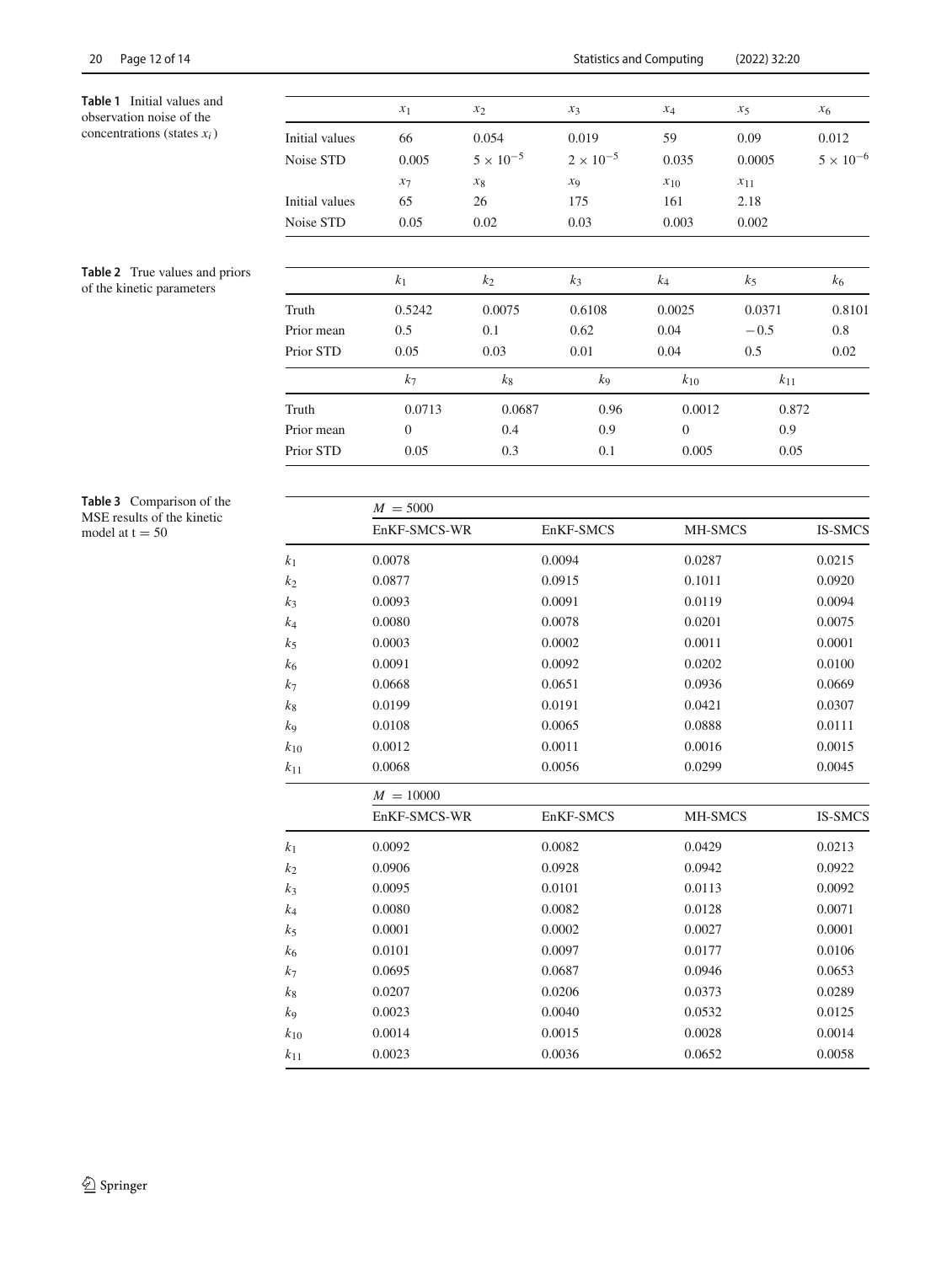can be applied in these scenarios. In this respect, combining data tempering methods and the EnKF-SMCS method to address batch inference problems can be a highly interesting research problem. Second, as has been discussed previously, the proposed method relies on the assumption that the posterior distributions do not deviate strongly from being Gaussian. For problems with highly nonlinear models, the posterior distributions may depart far from Gaussian, and as a result, the kernels obtained with the EnKF method may not be effective for SMCS. In this case, the performance of the EnKF-SMCS method may be improved by approximating the posterior with a mixture distribution (e.g., Hoteit et al[.](#page-14-21) [2008](#page-14-21); Stordal et al[.](#page-14-22) [2011](#page-14-22)). Finally, as the method is based on an EnKF scheme, it requires that the observation noise is additive Gaussian. In the EnKF literature, a number of methods have been developed to deal with non-Gaussian observations. One simple approach is to calculate the Kalman gain matrix using the sample covariance between  $u_t$  and  $y_t$ (Houtekamer and Mitchel[l](#page-14-23) [2001](#page-14-23)), and another example is the EnKF variant proposed in Lei and Bicke[l](#page-14-24) [\(2011\)](#page-14-24). In principle, all these ideas can be used in our method to construct the EnKF forward kernel, and to this end an important question is how to effectively incorporate them in the EnKF-SMCS framework. We plan to investigate these issues in the future.

**Open Access** This article is licensed under a Creative Commons Attribution 4.0 International License, which permits use, sharing, adaptation, distribution and reproduction in any medium or format, as long as you give appropriate credit to the original author(s) and the source, provide a link to the Creative Commons licence, and indicate if changes were made. The images or other third party material in this article are included in the article's Creative Commons licence, unless indicated otherwise in a credit line to the material. If material is not included in the article's Creative Commons licence and your intended use is not permitted by statutory regulation or exceeds the permitted use, you will need to obtain permission directly from the copyright holder. To view a copy of this licence, visit [http://creativecomm](http://creativecommons.org/licenses/by/4.0/) [ons.org/licenses/by/4.0/.](http://creativecommons.org/licenses/by/4.0/)

## **A The MH-SMCS algorithms**

In this section, we provide a brief description of the MH-SMCS algorithm, largely following (Del Moral et al[.](#page-13-5) [2006](#page-13-5)). As is mentioned in Sect. [6.1,](#page-7-2) a commonly used forward proposal is the MH kernel, which generates a new sample  $x_t$ with the following procedure,

- Draw *x*<sup>∗</sup> from a condition distribution *q*(·|*xt*−1);
- Calculate the acceptance probability *a*(*x*∗, *xt*−1) =  $\min\{1, \frac{\pi_t(x^*)}{\pi_t(x_{t-1})}\}$ *q*(*xt*−1|*x*∗) *<sup>q</sup>*(*x*∗|*xt*−1)};
- Draw ν from *U*[0, 1];
- 
- $-$  If *v* ≤ *a*, let *x<sub>t</sub>* = *x*<sup>∗</sup>; otherwise let *x<sub>t</sub>* = *x*<sub>*t*−1</sub>.

We then choose the backward kernel given by Eq. (32) in Del Moral et al[.](#page-13-5) [\(2006](#page-13-5)), and the resulting incremental weight is

$$
\alpha_t = \frac{\pi_t(x_{t-1})}{\pi_{t-1}(x_{t-1})}.
$$

It is worth mentioning that, since the MH kernel includes an acceptance–rejection step that involves  $\pi_t(\cdot)$ , the number of forward model evaluations is also at the order of  $O(T^2)$ where *T* is the total number of time steps. Finally we note that, in the numerical experiments, we choose two proposal distribution within the MH kernel: (1) a random walk proposal,  $q(\cdot|x_{t-1}) = \mathcal{N}(x_{t-1}, \lambda^2 I)$ , and the variance  $\lambda^2$  is adjusted so that the average acceptance rate is about 50%; (2) an independence sampler proposal  $q(\cdot|x_{t-1}) = \hat{q}_{t-1}(\cdot)$ where  $\hat{q}_{t-1}(\cdot)$  is given by Eq. [\(5.5\)](#page-5-6). We refer to the former as MH-SMCS and the latter as IS (independent sampler)- SMCS. Finally we note that, in principle, multiple-iteration MH proposal can be used in SMCS; however, since each MH iteration requires an evaluation of the forward model, which may result in formidable computational cost, here we only perform one MH iteration in both MH-SMCS and IS-SMCS.

#### **References**

- <span id="page-13-3"></span>Annan, J.D., Lunt, D.J., Hargreaves, J.C., Valdes, P.J.: Parameter estimation in an atmospheric GCM using the ensemble Kalman filter. In: Nonlinear Processes in Geophysics, vol. 12, pp. 363–371. European Geosciences Union (EGU) (2005)
- <span id="page-13-0"></span>Annan, J.D., Hargreaves, J.C.: Efficient parameter estimation for a highly chaotic system. Tellus A Dyn. Meteorol. Oceanogr. **56**(5), 520–526 (2004)
- <span id="page-13-11"></span>Apte, A., Hairer, M., Stuart, A.M., Voss, J.: Sampling the posterior: an approach to non-gaussian data assimilation. Physica D **230**(1–2), 50–64 (2007)
- <span id="page-13-4"></span>Arnold, A., Calvetti, D., Somersalo, E.: Parameter estimation for stiff deterministic dynamical systems via ensemble Kalman filter. Inverse Prob. **30**(10), 105008 (2014)
- <span id="page-13-1"></span>Beal, M.J.: Variational algorithms for approximate Bayesian inference. PhD thesis, UCL (University College London) (2003)
- <span id="page-13-7"></span>Beskos, A., Jasra, A., Law, K., Tempone, R., Zhou, Y.: Multilevel sequential monte Carlo samplers. Stochastic Process. Appl. **127**(5), 1417–1440 (2017)
- <span id="page-13-9"></span>Chopin, N., Papaspiliopoulos, O.: An introduction to sequential Monte Carlo (2020)
- <span id="page-13-10"></span>Chopin, N.: A sequential particle filter method for static models. Biometrika **89**(3), 539–552 (2002)
- <span id="page-13-8"></span>Dai, C., Heng, J., Jacob, P.E., Whiteley, N.: An invitation to sequential Monte Carlo samplers. arXiv preprint [arXiv:2007.11936](http://arxiv.org/abs/2007.11936) (2020)
- <span id="page-13-5"></span>Del Moral, P., Doucet, A., Jasra, A.: Sequential Monte Carlo samplers. J. Roy. Stat. Soc. Ser. B (Statistical Methodology) **68**(3), 411–436 (2006)
- <span id="page-13-6"></span>Doucet, A., Johansen, A.M.: A tutorial on particle filtering and smoothing: fifteen years later. Handb. Nonlinear Filter **12**(656–704), 3 (2009)
- <span id="page-13-2"></span>Evensen, G.: Data Assimilation: The Ensemble Kalman Filter. Springer, New York (2009)